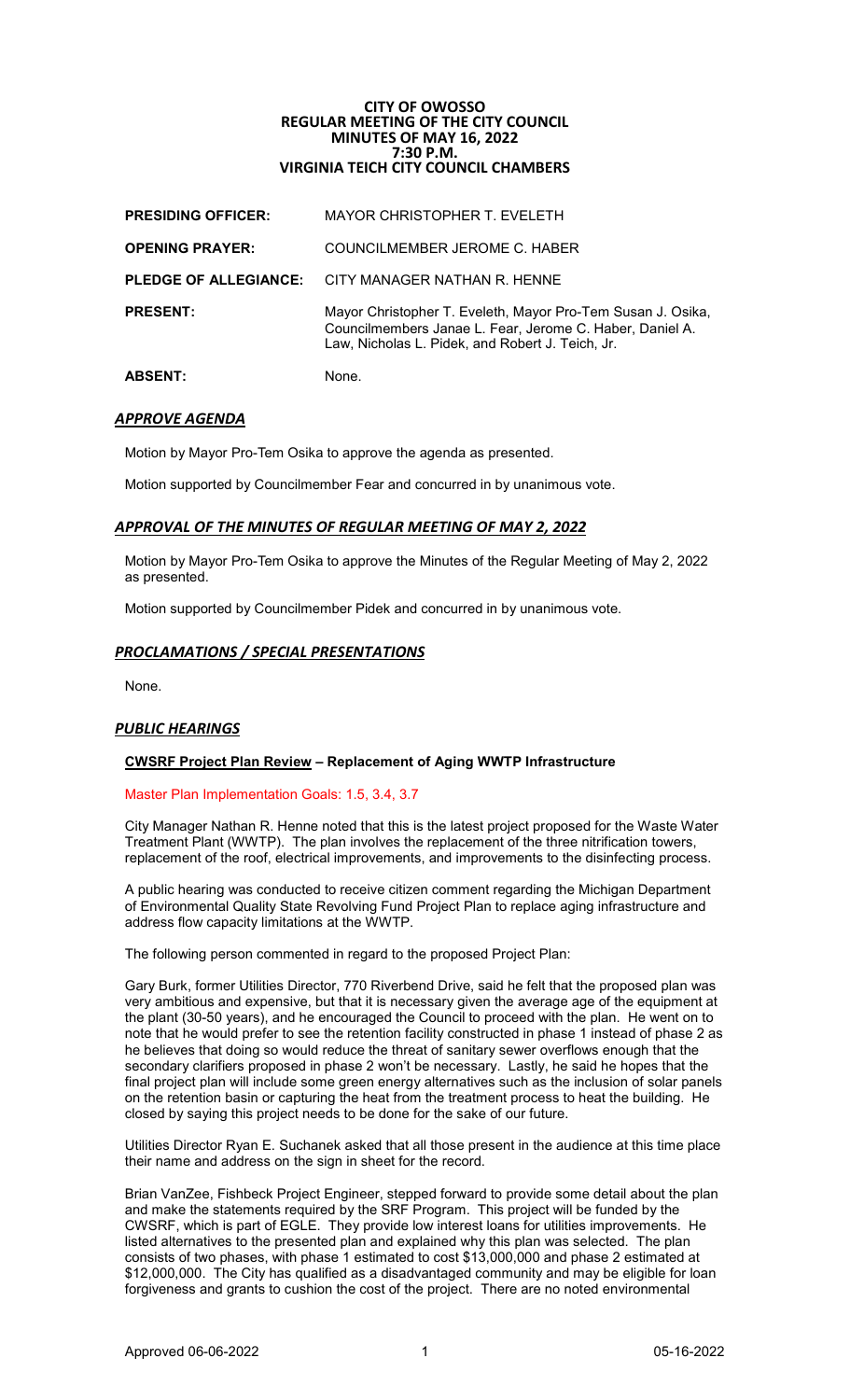impacts associated with the project and the project should have a positive social impact with the resulting improvements in water quality. Lastly, he noted that Mr. Burk's concerns about the cost of the project are legitimate, as cost concerns were the deciding factor in scheduling the retention basin in phase 2 as opposed to phase 1.

The public hearing was officially closed at 7:44 p.m.

Councilmember Teich inquired about the cost of the retention basin and if all angles had been examined to try and get it into phase 1. Mr. VanZee explained that replacement of the nitrification towers must occur in phase 1 due to the fact that they are well past their normal useful lifespan and could fail at any time, and adding the retention basin to phase 1 would increase the cost of the phase to the point where another rate increase would be required.

Motion by Mayor Pro-Tem Osika to authorize the following resolution approving the proposed project plan:

# **RESOLUTION NO. 66-2022**

#### **ADOPTION OF FINAL PROJECT PLAN FOR THE MICHIGAN DEPARTMENT OF ENVIRONMENT GREAT LAKES & ENERGY (EGLE) CLEAN WATER STATE REVOLVING FUND AND DESIGNATING AN AUTHORIZED PROJECT REPRESENTATIVE**

WHEREAS, the City of Owosso recognizes the need to make improvements to its existing wastewater treatment plant's biological towers and process equipment; and

WHEREAS, the City of Owosso authorized Fishbeck to prepare a Project Plan, which recommends improvements to the infrastructure to comply with regulatory requirements and increase reliability of service to residents and customers; and

WHEREAS, said Project Plan was presented at a Public Hearing held on May 16<sup>th</sup>, 2022 and all public comments have been considered and addressed.

NOW THEREFORE BE IT RESOLVED, that the City of Owosso formally adopts said Project Plan and agrees to implement the selected amendments:

- Replacing three (3) biological towers
- Replacing filters
- Disinfection upgrades
- Electrical improvements
- Replacing roof

BE IT FURTHER RESOLVED, that the Director of Public Services & Utilities, a position currently held by Ryan E. Suchanek, is designated as the authorized representative for all activities associated with the project referenced above, including the submittal of said Project Plan, which has already been completed by Fishbeck, who prepared and submitted the required Project Plan to the State of Michigan in cooperation with City staff and EGLE regulatory guidelines.

Motion supported by Councilmember Law.

Roll Call Vote.

AYES: Councilmembers Teich, Haber, Fear, Mayor Pro-Tem Osika, Councilmembers Pidek, Law, and Mayor Eveleth.

NAYS: None.

# **Ordinance Amendment – False Alarms**

The proposed amendment would update the terms of the ordinance to reflect current procedures.

A public hearing was conducted to receive citizen comment regarding the proposed amendment to Chapter 18, Nuisances, Article VI, *False Alarms.*

There were no citizen comments received prior to, or during the hearing.

Councilmember Pidek inquired about how many false alarms the Public Safety Department had responded to this year. Public Safety Director Kevin D. Lenkart indicated they had responded to approximately 20 alarms each for Police and Fire.

Whereas, the Council, after due and legal notice, has met and there being no one to be heard, motion by Councilmember Pidek that the following ordinance be adopted:

# **ORDINANCE NO. 832**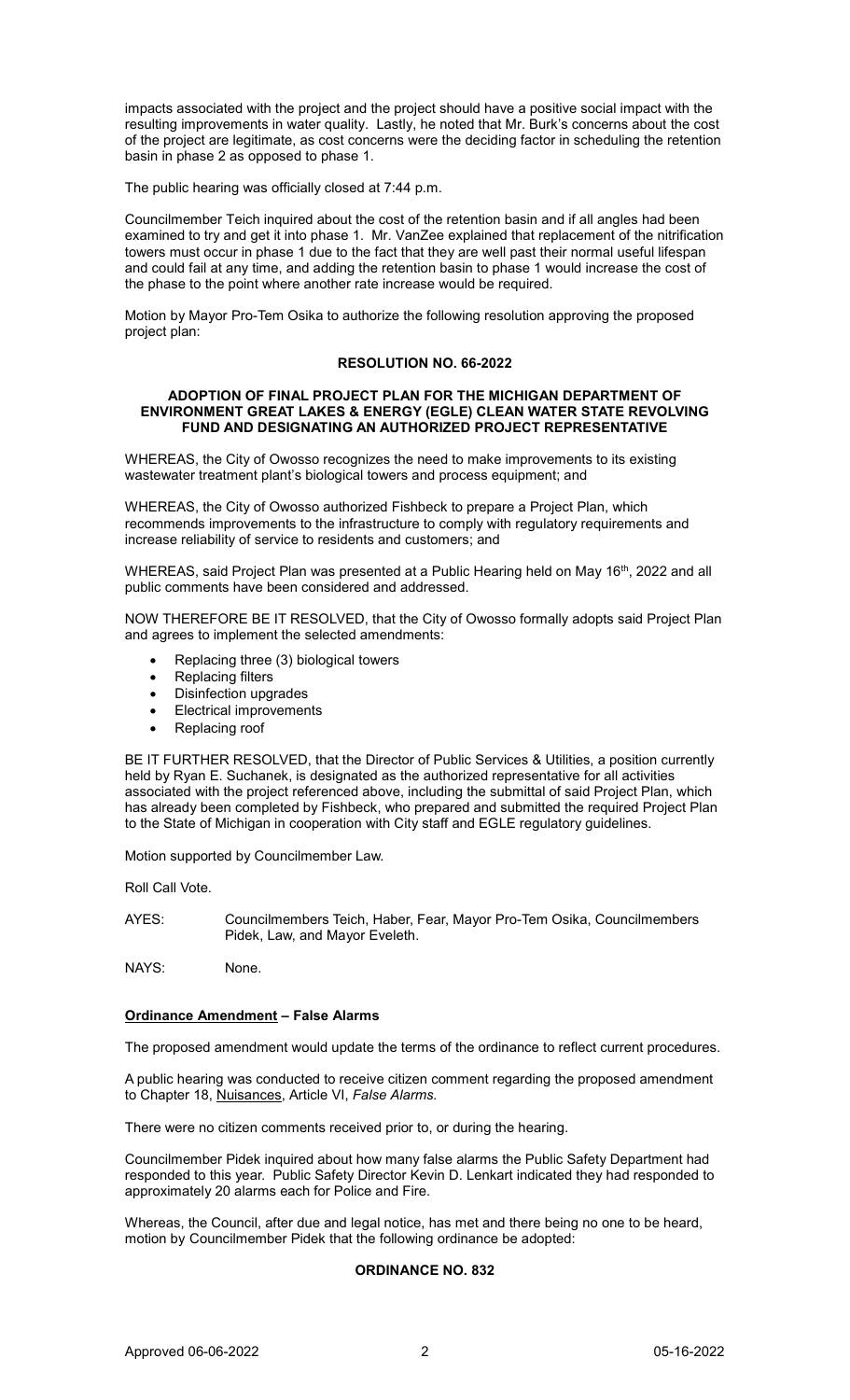### **APPROVING AMENDMENT TO CHAPTER 18, NUISANCES, ARTICLE VI,** *FALSE ALARMS***, OF THE CODE OF ORDINANCES UPDATING THE LANGUAGE TO MATCH PROCEDURE**

WHEREAS, the City of Owosso, Shiawassee County, Michigan, has a Nuisances Ordinance containing provisions for false alarms that was adopted in 1992; and

WHEREAS, it is necessary to update the ordinance to reflect changes in the Public Safety Department's response to false alarms; and

WHEREAS, the City Council held a public hearing on May 16, 2022, there being no one to be heard, and deliberated on the proposed ordinance amendment.

NOW THEREFORE BE IT RESOLVED, THE CITY OF OWOSSO ORDAINS THAT:

SECTION 1. AMENDMENT. That Chapter 18, Nuisances, Article VI, *False Alarms,* of the Code of Ordinances of the City of Owosso be amended as follows:

# **Sec. 18-131. Declared nuisance.**

Any false alarm in excess of two (2) in any calendar year from the same location is hereby declared to be a public nuisance.

# **Sec. 18-132. Definitions.**

The following words and phrases, when used in this article, shall have the meanings ascribed to them in this section, except where the context clearly indicates a different meaning.

*Alarm user* shall mean any person or other entity on whose premises an alarm system is maintained within the city except for alarm systems on motor vehicles. If, however, an alarm system on a motor vehicle is connected with an alarm system at a premise, the person using such system is an alarm user. Also excluded from this definition and from the coverage of this article are persons or entities who use an alarm system to alert or signal persons within the premises in which the alarm systems are located, of an attempted unauthorized intrusion, holdup attempt or fire hazard. If such a system, however, employs an audible signal emitting sounds or flashing light or beacon designed to signal persons outside the premises, such system shall be within the definition of an alarm system and shall be subject to this article.

*Alarm system* shall mean any device or assembly of equipment and devices arranged to signal the presence of a condition requiring urgent attention and to which police officers or fire department personnel are expected to respond. In this article, the term "alarm system" shall include the terms "automatic hold-up alarm system", "burglar alarm system", "intrusion alarm system", "hold-up alarm system", "manual hold-up alarm system", "temperature fire alarm system", "manual fire alarm system", "fire alarm system", and "automatic sprinkler water-flow alarm system".

*False alarm* shall be defined as any alarm signal which is registered at the police or fire department, any central dispatch center, or elsewhere not resulting from criminal or fire activity for which the alarm was intended, or in the case of a fire alarm any alarm signal which is registered at the police or fire department or elsewhere not resulting from a fire or potential fire condition or life threatening medical emergency.

### **Sec. 18-133. False alarm fee.**

- (a) The alarm user shall be required to pay to the city an amount approved by resolution of the Owosso City Council for each additional false alarm in any given calendar year. No alarm user shall be required to pay said fee on the first two calls of a false alarm during any one (1) calendar year, but shall be advised in writing of said false alarm and of the existence of this article.
- (b) Alarms caused by the following extenuating circumstances shall not constitute a false alarm and no false alarm fee shall be charged by the city:
	- (1) Alarm system malfunctions.
	- (2) Storm conditions.
	- (3) Alarms activated by persons working on the alarm system with prior notification to the police or fire department.
	- (4) Alarms activated by disruption or disturbance.
- (c) The fee is due and payable within thirty (30) calendar days from the date of notification.
- (d) If, upon receiving a false alarm fee notice, the alarm user wishes to request a waiver of the assessment of the fee due to extenuating circumstances, he may do so in writing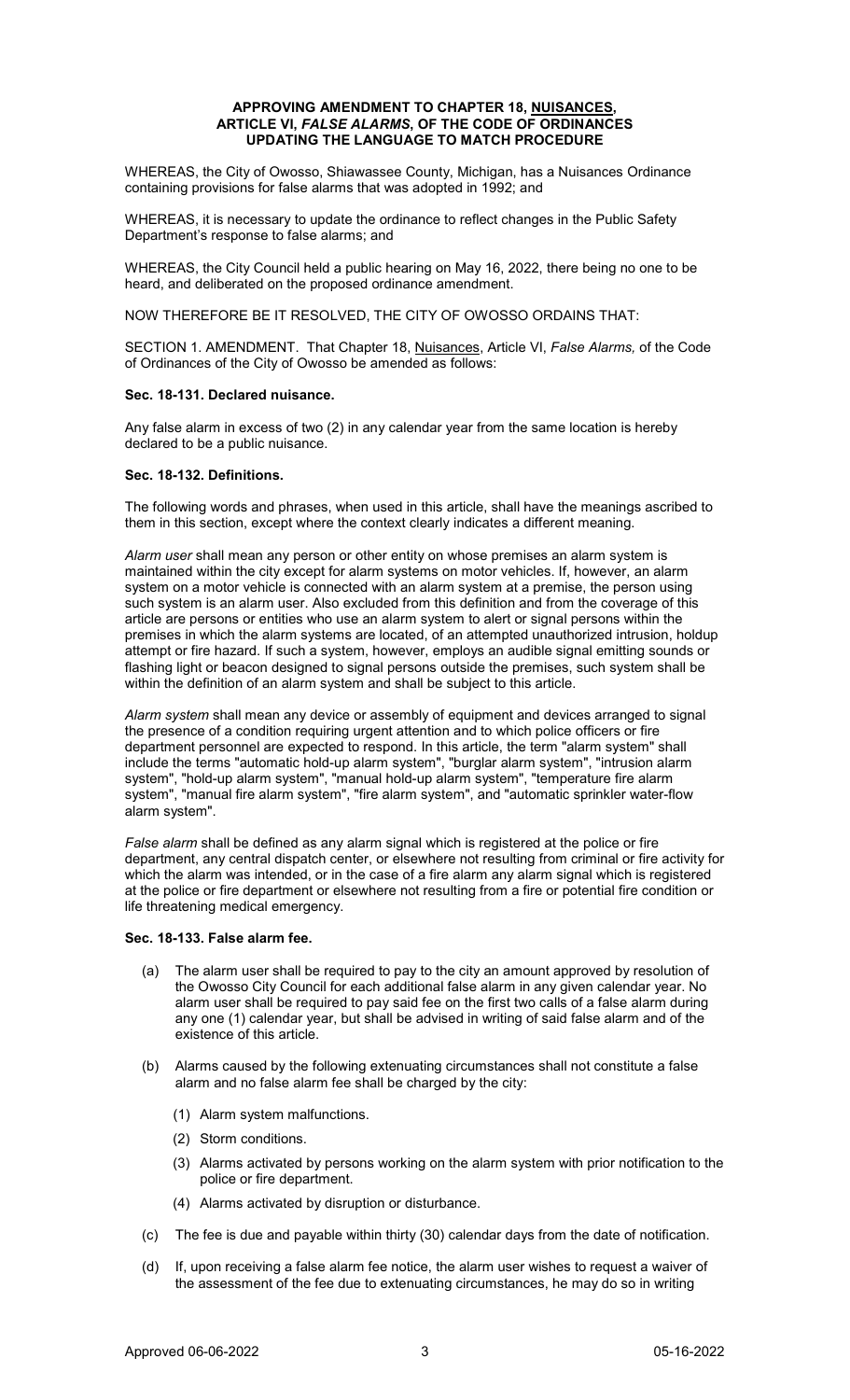within ten (10) working days of the assessment date. The notice to the Public Safety Chief or their designee shall contain documentation of the extenuating circumstances involved. Within ten (10) working days of the receipt of the waiver request by the Public Safety Chief or their designee, shall make a determination on the waiver request and shall notify the alarm user of the decision.

(e) In the event that the alarm user is not satisfied with the decision rendered by the Public Safety Chief or their designee, an additional written request for waiver may be filed within ten (10) working days of the date of the decision by the Public Safety Chief or their designee to the city manager. Within ten (10) working days of the receipt of the waiver request and documentation of extenuating circumstances, the city manager or their designated representative shall review the request, make a determination on the waiver, and shall notify the alarm user of the decision.

# **Sec. 18-134. Assessment of fees.**

Any billing to an alarm user for a false alarm fee which remains unpaid for a period in excess of ten (10) calendar days shall be assessed a fee approved by resolution of city council, and shall be certified to the city assessor who shall place the same on the next tax roll and assess the fees, penalties and interest against the real or personal property assessment of the user to be collected in the same manner as general city taxes pursuant to Chapter 9 of the City of Owosso Charter.

SECTION 2. SEVERABILITY. If any section, subsection, sentence, clause or phrase of this article is, for any reason, held to be unconstitutional, such decision shall not affect the validity of the remaining portions of this article. The city hereby declares that it would have passed this ordinance, and each section, subsection, clause or phrase thereof, irrespective of the fact that any one (1) or more sections, subsections, sentences, clauses and phrases be declared unconstitutional.

SECTION 3. AVAILABILITY. This ordinance may be viewed on the City's website at [www.ci.owosso.mi.us](http://www.ci.owosso.mi.us/) or purchased or inspected in the city clerk's office, Monday through Friday between the hours of 9:00 a.m. and 5:00 p.m.

SECTION 4. EFFECTIVE DATE: This amendment shall become effective June 5, 2022.

Motion supported by Councilmember Fear.

Roll Call Vote.

- AYES: Councilmembers Pidek, Law, Haber, Teich, Mayor Pro-Tem Osika, Councilmember Fear, and Mayor Eveleth.
- NAYS: None.

# **USDA Grant**

Master Plan Implementation Goals: 1.19, 3.2, 4.6, 5.12

City Manager Henne explained that the City was expanding its USDA grant application from seeking funding for just emergency vehicles to including vehicles and equipment for the Public Works Department.

A public hearing was conducted pursuant to USDA Grant guidelines to receive citizen comment regarding the proposed application for a USDA Rural Development Community Facilities Grant to partially fund the purchase of several new vehicles and pieces of equipment necessary for the operation of the Public Safety and Public Works Departments.

There were no citizen comments received prior to, or during the hearing.

Motion by Mayor Pro-Tem Osika to approve the resolution authorizing the submission of a grant application to the USDA as follows:

# **RESOLUTION NO. 67-2022**

# **PUBLIC HEARING TO RECEIVE CITIZEN COMMENT ON THE APPLICATION FOR GRANT MONEY FROM THE USDA COMMUNITY FACILITIES PROGRAM FOR THE PURCHASE OF VEHICLES & EQUIPMENT FOR THE PUBLIC SAFETY & PUBLIC WORKS DEPARTMENTS**

WHEREAS, the City of Owosso, Shiawassee County, Michigan has a Public Safety - Police Department and a Department of Public Works, each requiring the purchase of vehicles and equipment to carry out their operations; and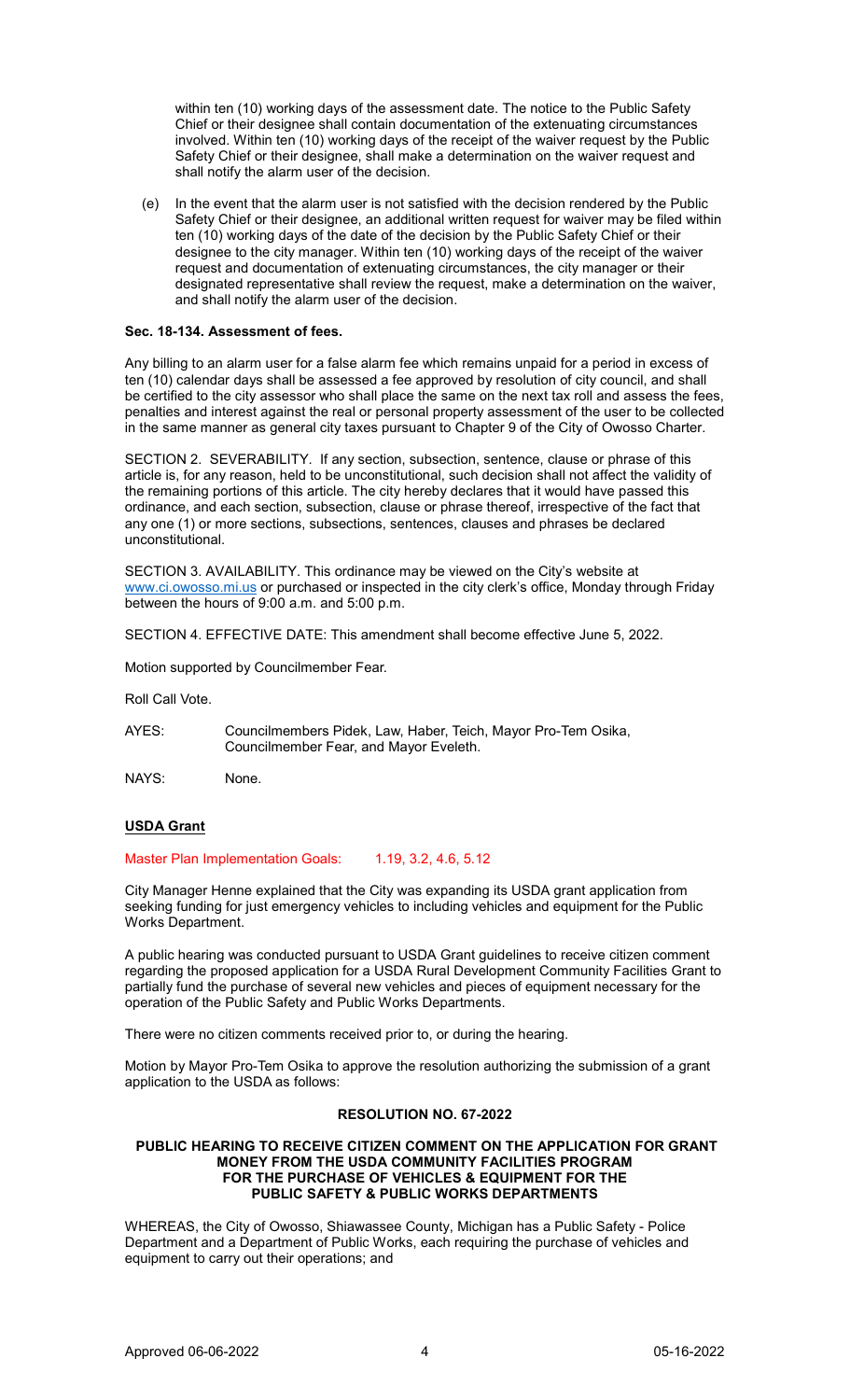WHEREAS, the USDA has a Rural Development Community Facilities Grant Program that provides partial funding for necessary vehicles and equipment; and

WHEREAS, the City wishes to apply for a grant to assist with the purchase of three (3) police vehicles, a dump truck, two  $(2)$  % ton pickups, a pavement saw with trailer, and a skid steer; and

WHEREAS, the City of Owosso is eligible for up to 35% federal assistance in the purchase of each vehicle or piece of equipment, with a purchase cap of \$50,000.00 per vehicle or item. The remaining funding would be covered by the City of Owosso; and

WHEREAS, a public hearing was held on this application on Monday, May 16, 2022 in which no comments were received.

NOW, THEREFORE, BE IT RESOLVED by the City Council of the City of Owosso, Shiawassee County, Michigan that:

- FIRST: it has theretofore been determined that it is advisable, necessary and in the public interest to authorize city staff to submit an application for grant funding toward the purchase of three (3) police vehicles, a dump truck, two (2)  $\frac{3}{4}$  ton pickups, a pavement saw with trailer, and a skid steer to the USDA Rural Development Community Facilities Loan/Grant Program.
- SECOND: the City further commits to the terms of the grant as noted above.

Motion supported by Councilmember Law.

Roll Call Vote.

- AYES: Councilmember Haber, Mayor Pro-Tem Osika, Councilmembers Teich, Fear, Pidek, Law, and Mayor Eveleth.
- NAYS: None.

# *CITIZEN COMMENTS AND QUESTIONS*

Kasey Hadd, 639 Woodlawn Avenue, said she is concerned about the number of semis using Woodlawn Ave. to get to the industrial park instead of the designated truck route. She said there are 10-15 trucks travelling down her street each week and she and her neighbors fear the trucks are damaging the street. She also noted that vehicles tend to speed on Woodlawn and asked if police patrols could be increased in the area.

Gary Burk, Friends of the Shiawassee River representative, indicated that when it comes to sanitary sewer overflow control issues it would make more sense to place the proposed retention basin at the WWTP rather than where it is planned upstream. He also urged the City to begin a program to fix storm water infiltration into the sanitary sewer from sump pumps and footing drains, noting that doing so may negate the need for a retention basin upstream altogether.

Eddie Urban, 601 Glenwood Avenue, spoke about the peddler's permit he has from the State, the mix up with his contractor that has delayed repairs to his porch until July, and the size of the trees along the river recently taken down by beavers.

Mayor Eveleth congratulated the City Clerk on her 20<sup>th</sup> anniversary with the City.

Councilmember Law echoed Ms. Hadd's comments saying he has witnessed a number of semis on Woodlawn as well and that speeding is an issue in the area. He also noted that cars routinely park on both sides of the street despite the fact that parking is prohibited on the east side.

Mayor Eveleth indicated he had spoken with Ms. Hadd previously and discussed her issues with the City Manager and the Public Safety Director. They have agreed to step up enforcement in the area. He also noted that semis use Woodlawn Ave. because that is where their GPS units direct them to go. Public Safety Director Lenkart noted that it is very difficult to get GPS providers to change the information they provide but he will try. There was discussion among Council about other ways to reroute truck traffic from Woodlawn, including whether signage would help. City Manager Henne indicated he would forward the question on to the Engineering Department.

Councilmember Fear noted that the Mr. Owosso contest kicked off recently and there will be lots of events happening over the next three weeks to benefit some great organizations. She also thanked the DDA for the nice event they threw on Friday honoring long-time downtown volunteers.

Councilmember Law announced that there will be a 9-pin no-tap bowling tournament in Corunna on Saturday supporting the Mr. Owosso candidate representing the Shiawassee Firefighters' Memorial. He also thanked Theresa and Travis for all of the work they have done to raise money for the cause.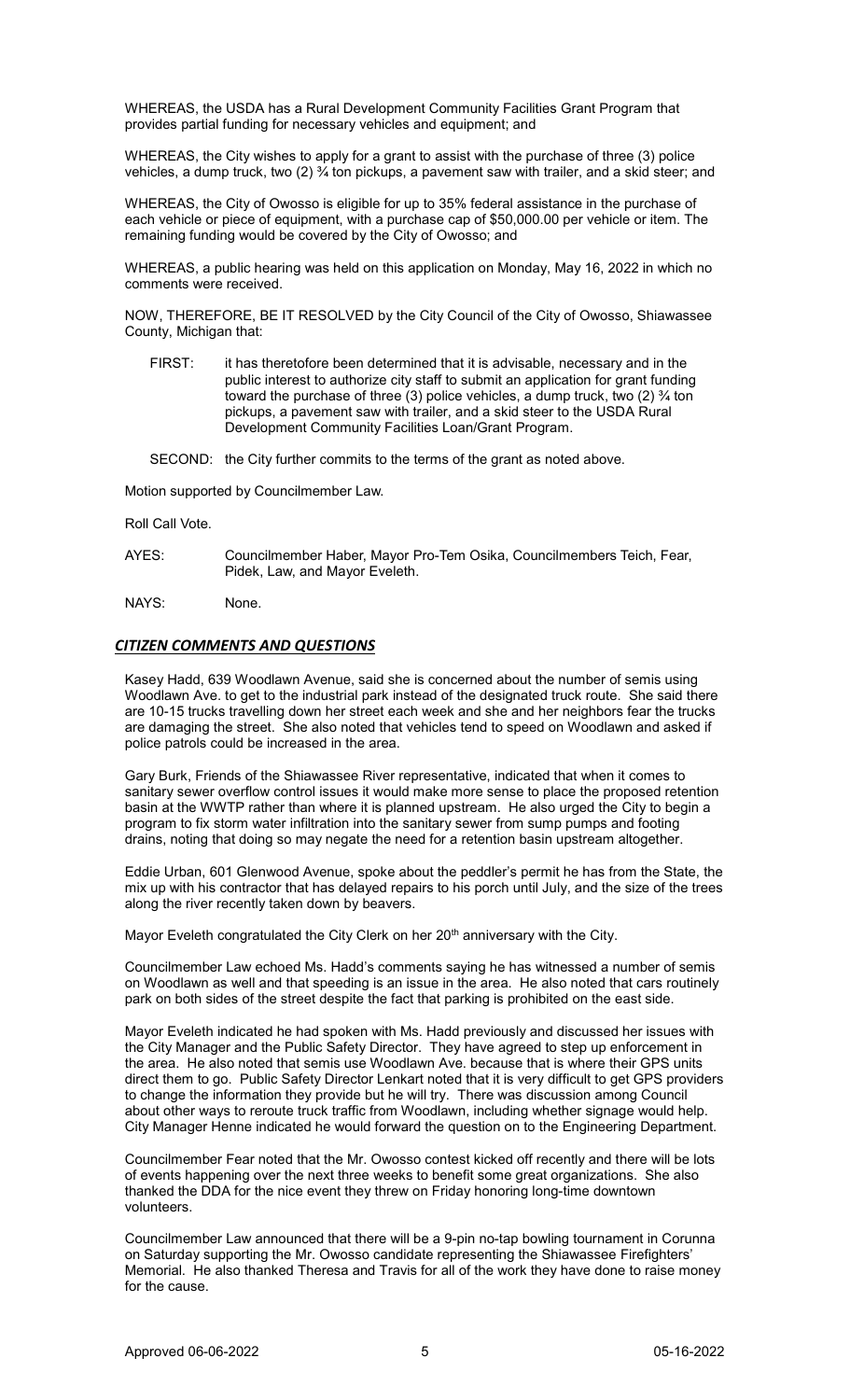# *CONSENT AGENDA*

Motion by Mayor Pro-Tem Osika to approve the Consent Agenda as follows:

**Set Public Hearing – OPRA District– 123 N. Washington Street**. Set a public hearing for Monday, June 6, 2022 to receive citizen comment regarding the application from Woodworth Investments, LLC to establish an Obsolete Property Rehabilitation District for the property located at 123 N. Washington Street as follows:

# **RESOLUTION NO. 68-2022**

#### **SETTING PUBLIC HEARING TO CONSIDER ESTABLISHING AN OBSOLETE PROPERTY REHABILITATION DISTRICT FOR THE PROPERTY COMMONLY KNOWN AS 123 N WASHINGTON STREET**

WHEREAS, a request was received April 26, 2022 for an Obsolete Property Rehabilitation Act (OPRA) tax exemption from Woodworth Investments LLC, owners of the property at 123 N Washington Street; and

WHEREAS, PA 146 of 2000 requires that a property must be located in an established Obsolete Property Rehabilitation District to be eligible for an exemption; and

WHEREAS, PA 146 of 2000 further requires that a public hearing must be held and notice of said hearing provided prior to the establishment of an OPRA District.

NOW, THEREFORE, BE IT RESOLVED by the City Council of the City of Owosso, Shiawassee County, Michigan that:

- FIRST: a public hearing is called for Monday, June 6, 2022 at or about 7:30 p.m. in the City Hall Council Chambers for the purpose of hearing comments from those within the proposed district, and any other resident or taxpayer, of the City of Owosso.
- SECOND: the City Clerk gives the notifications required by law.
- THIRD: the City staff is directed to investigate and determine if the qualifications of the act are satisfied and report findings at the hearing.

Master Plan Implementation Goals: 1.9, 1.19, 3.21, 4.3, 4.7, 4.14

**First Reading and Set Public Hearing - Ordinance Amendment – Peddlers Fee**. Conduct first reading and set a public hearing for Monday, June 6, 2022 at 7:30 p.m. to receive citizen comment regarding the proposed addition of Section 22-25, Fees*,* to Chapter 22, Peddlers, Solicitors and Transient Merchants, Article II, *Peddlers, Solicitors and Transient Merchants*, of the Code of Ordinances to charge a fee set by resolution as follows:

#### **RESOLUTION NO. 69-2022**

### **AUTHORIZING FIRST READING & SETTING A PUBLIC HEARING FOR THE PROPOSED ADDITION TO CHAPTER 22, PEDDLERS, SOLICITORS AND TRANSIENT MERCHANTS, ARTICLE II,** *PEDDLERS, SOLICITORS AND TRANSIENT MERCHANTS,*  **OF SECTION 22-25, FEES, TO THE CODE OF ORDINANCES**

WHEREAS, the City of Owosso, Shiawassee County, Michigan, has a Peddlers, Solicitors and Transient Merchants Ordinance that currently does not include a provision establishing a registration fee; and

WHEREAS, it is necessary to update the ordinance to establish a registration fee to cover the costs related to the administration of said registration program; and

WHEREAS, it is the long-standing practice of the City Council to hold a public hearing to receive citizen comment regarding any and all proposed ordinance amendments.

NOW, THEREFORE, BE IT RESOLVED, THE CITY OF OWOSSO ORDAINS THAT:

SECTION 1. ADDITION. That Section 22-25, Fees, be added to Chapter 22, Peddlers, Solicitors and Transient Merchants, Article II, *Peddlers, Solicitors and Transient Merchants,* of the Code of Ordinances of the City of Owosso as follows:

**Sec. 22-17. Registration.**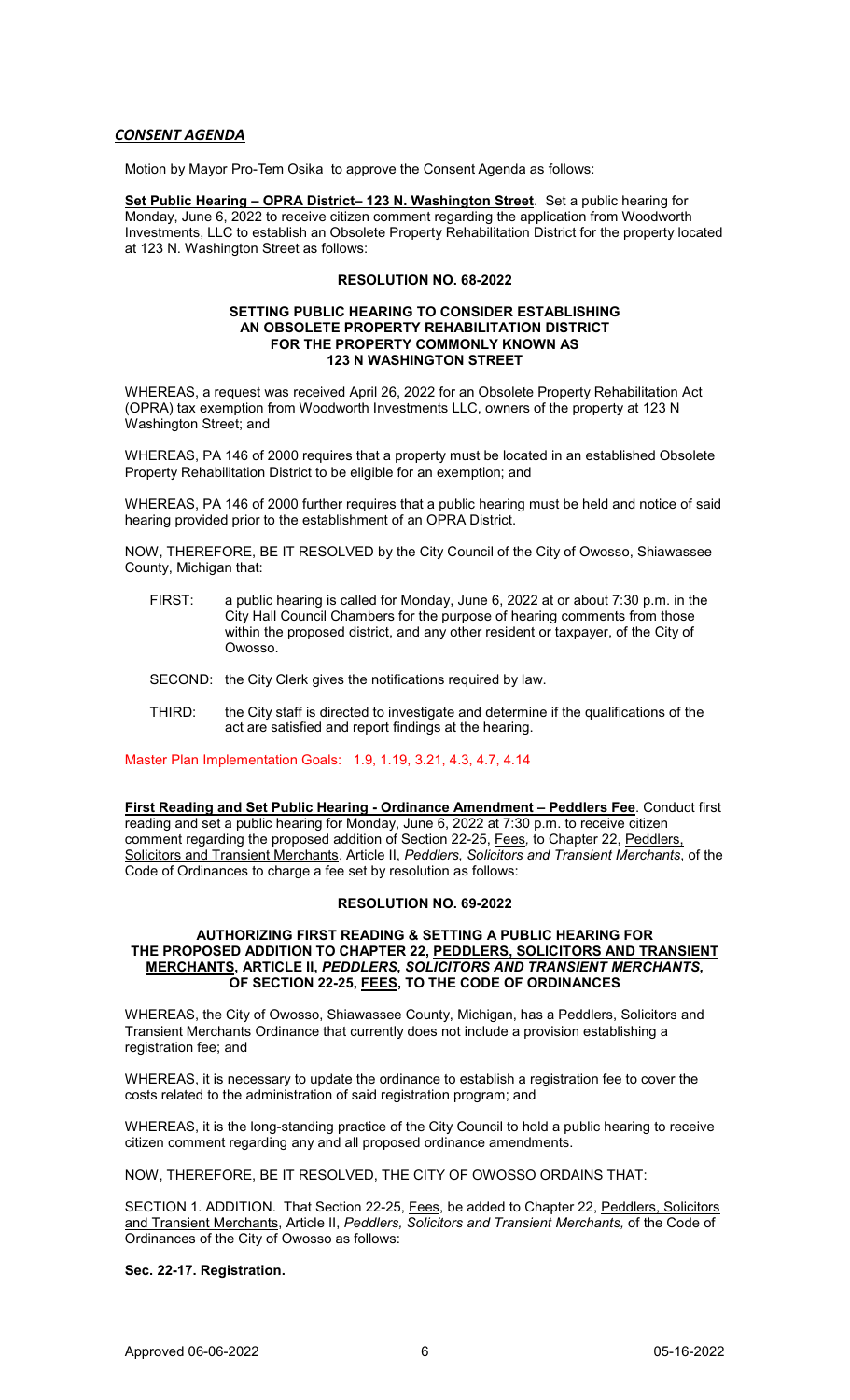No person shall solicit or peddle within the city unless such person has filed with the department of public safety, a registration statement containing the information required in section 22-18, and obtained a registration acknowledgement issued in accordance with section 22-20.

# **Sec. 22-18. Solicitation and peddling registration statement.**

The solicitation and peddling registration statement to be prepared and filed under this chapter shall contain the following information:

- (1) The name, address and telephone number of the person registering to solicit or peddle.
- (2) If the registration is intended to cover more than one (1) individual, the names, addresses and telephone numbers of the registering organization and the individuals who will be in direct charge of conducting the solicitations and peddling.
- (3) The purposes, products, and services for which the solicitations and peddling are to be made and a description of the use or disposition to be made of any receipts or proceeds of the solicitations and peddling.
- (4) A description of the methods to be used in conducting the solicitations and peddling.
- (5) The time when such solicitations or peddling shall occur, including the dates for the beginning and ending of such solicitations and the hours of the day during which solicitations and peddling shall occur.

# **Sec. 22-19. Filing false registration statement.**

It shall be a violation of this chapter for any person to knowingly file, or cause to be filed, a registration statement containing one (1) or more false statements.

### **Sec. 22-20. Registration acknowledgment issuance; possession and display while soliciting.**

- (a) Upon the filing of a registration statement containing the information required in section 22-18 and with approval of the director of public safety or his designate a solicitation and peddling registration acknowledgment form shall be issued to the registered person within three (3) business days.
- (b) The individual(s) conducting the soliciting or peddling shall carry the original or a copy of the registration acknowledgement form while soliciting or peddling and shall display the form upon request.
- (c) The solicitation and peddling registration acknowledgment shall be valid for one (1) year from issuance unless revoked or suspended earlier.

# **Sec. 22-21. Hours of solicitation.**

No solicitation or peddling may be conducted in residential areas before 9:00 a.m. and after sunset in the evening. For purposes of this section, the term "sunset" means the official time published by the United States Weather Service and applicable to the city, except that sunset shall never be deemed to occur prior to 6:00 p.m. or subsequent to 9:00 p.m.

# **Sec. 22-22. Soliciting and peddling where prohibited.**

No solicitor shall enter onto property upon which a "no solicitation" or "no peddlers" sign, or their equivalent, are posted and visible.

### **Sec. 22-23. Use of devices to attract attention.**

No peddler or solicitor shall shout or cry out his or her goods or merchandise, nor blow any horns, ring any bell or use any other similar device to attract the attention of the public.

### **Sec. 22-24. Suspension and revocation.**

The registration acknowledgment issued pursuant to section 22-20 may be suspended or revoked by the director of public safety or his designate if the registrant violates any sections of this chapter or any statute, ordinance or regulation while conducting the activities regulated by this chapter.

### **Sec. 22-25. Fees.**

# **The fees necessary for the administration of this article shall be established from time to time by resolution of the city council.**

SECTION 2. Severability. If any section, subsection, sentence, clause or phrase of this article is, for any reason, held to be unconstitutional, such decision shall not affect the validity of the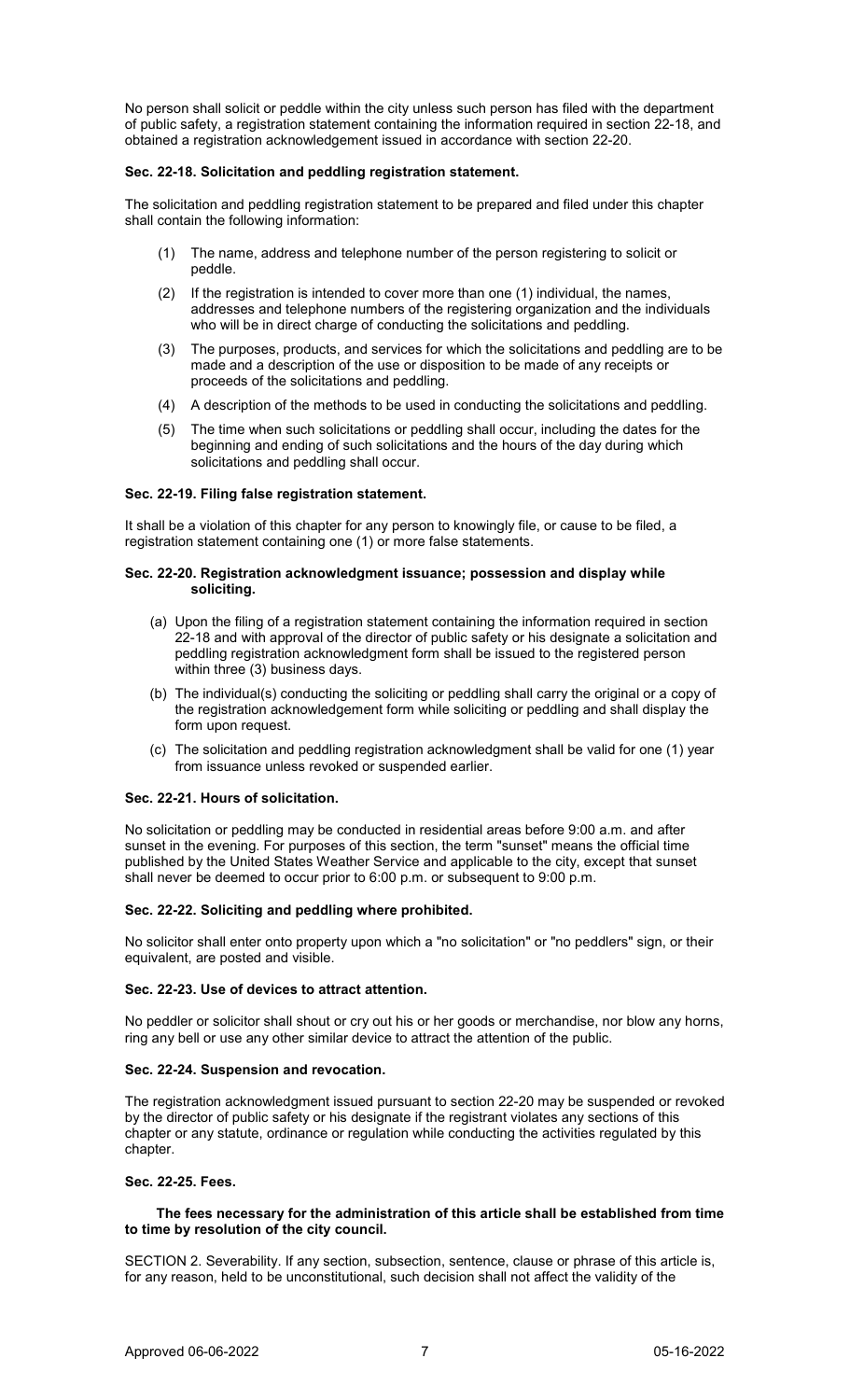remaining portions of this article. The city hereby declares that it would have passed this ordinance, and each section, subsection, clause or phrase thereof, irrespective of the fact that any one (1) or more sections, subsections, sentences, clauses and phrases be declared unconstitutional.

SECTION 3. PUBLIC HEARING. A public hearing is set for Monday June 6<sup>th</sup>, 2022 at 7:30 p.m. in the City Hall Council Chambers for the purpose of hearing citizen comment regarding the proposed amendments to Chapter 22 Peddlers, Solicitors and Transient Merchants, of the Code of the City of Owosso.

SECTION. 4. AVAILABILITY. This ordinance may be purchased or inspected in the city clerk's office, Monday through Friday between the hours of 9:00 a.m. and 5:00 p.m.

SECTION 5. EFFECTIVE DATE. This amendment shall become effective 20 days after approval.

**Proposed Special Assessment Project – Stewart Street**. Authorize Resolution No. 1 for proposed Special Assessment District No. 2024-01 for Stewart Street from Shiawassee Street (M-52) to Washington Street for street rehabilitation as follows:

### **RESOLUTION NO. 70-2022**

#### **STEWART STREET FROM SHIAWASSEE STREET (M-52) TO WASHINGTON STREET SPECIAL ASSESSMENT RESOLUTION NO. 1**

WHEREAS, the City Council of the City of Owosso deems it necessary to acquire and construct the following described improvement:

### **Stewart Street from Shiawassee Street (M-52) to Washington Street Street Rehabilitation**

NOW, THEREFORE, BE IT RESOLVED THAT:

- 1. The matter of making said public improvement is hereby referred to the City Manager, who shall prepare a report thereon, which shall include plans and detailed estimates of the cost thereof and a description of the special assessment district and such other pertinent information as will permit the City Council to decide the cost, extent and necessity of the public improvement and what proportion of the cost should be paid by the City at large.
- 2. The City Manager shall present said report to the City Council when same has been prepared.

Master Plan Implementation Goals: 3.22

\***Change Order – Public Safety Vehicle Equipment Changeover**. Authorize Change Order No. 1 to the Public Safety Vehicle Equipment Changeover contract with Mid Michigan Emergency Equipment Sales and Service L.L.C., originally approved August 16, 2021, increasing the contract amount by \$313.50 for the purchase and installation of worn and broken equipment items, and further authorize payment to the contractor up to the contract amount, including Change Order No. 1 as follows:

# **RESOLUTION NO. 71-2022**

### **AUTHORIZING CHANGE ORDER TO THE PUBLIC SAFETY VEHICLE EQUIPMENT CHANGEOVER CONTRACT WITH MID MICHIGAN EQUIPMENT SALES AND SERVICE L.L.C. APPROVED AUGUST 16, 2021**

WHEREAS, the City of Owosso, Shiawassee County, Michigan, approved a contract with Mid Michigan Emergency Equipment Sales and Service L.L.C. on August 16, 2021 for the removal, purchase and installation of public safety equipment in a new City Police Vehicle for \$10,650.00; and

WHEREAS, Mid Michigan Emergency Equipment Sales and Service L.L.C. had to replace several worn or outdated items to fully equip the new vehicle. The cost to replace and install the necessary items is \$313.50.

NOW THEREFORE BE IT RESOLVED by the City Council of the City of Owosso, Shiawassee County, Michigan that:

FIRST: it is advisable, necessary and in the public interest to amend the Public Safety Vehicle Equipment Changeover Contract - 210816 with Mid Michigan Emergency Equipment Sales and Service L.L.C. as described in Change Order No. 1.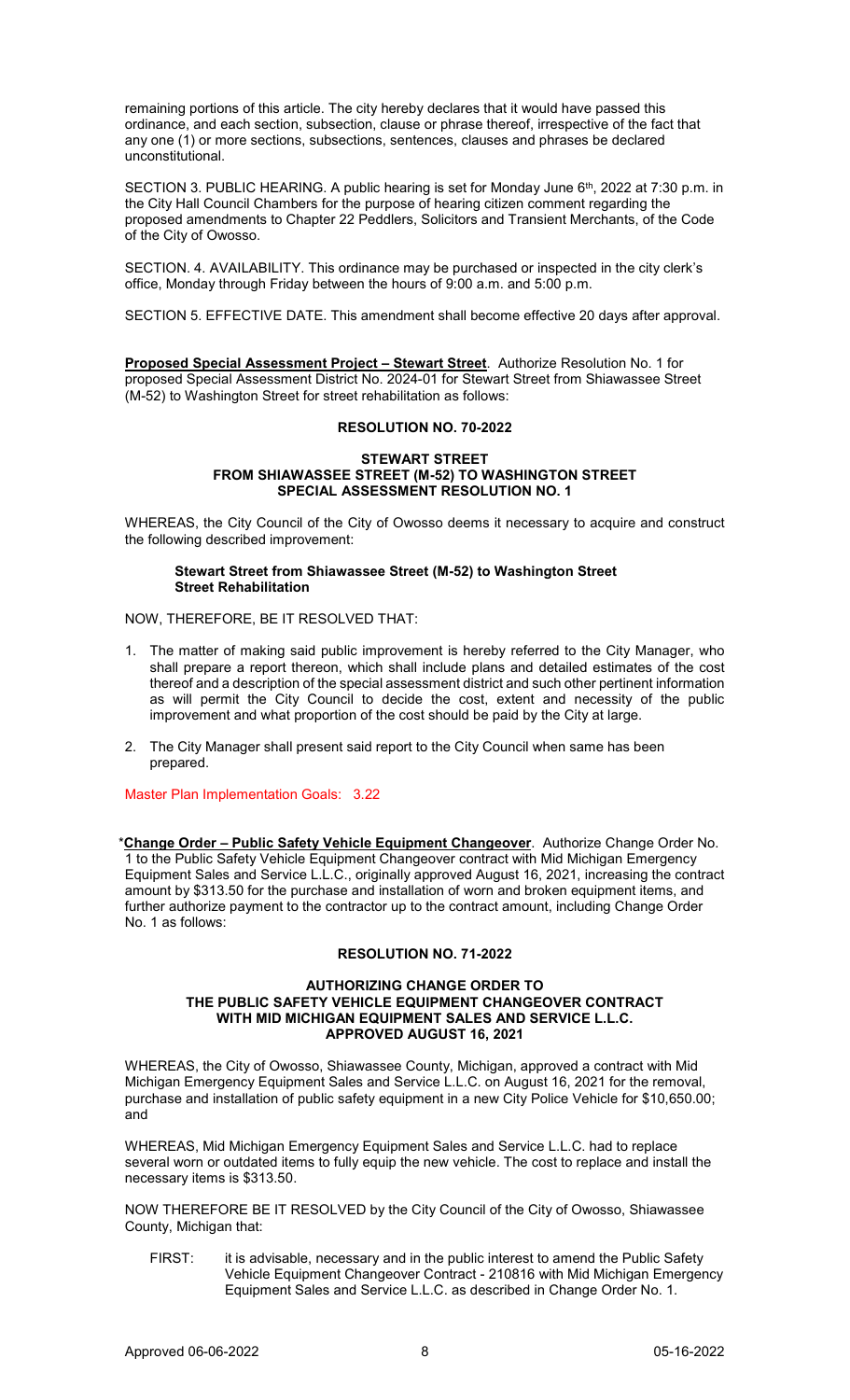- SECOND: the mayor and city clerk are instructed and authorized to sign the document attached as Change Order No. 1 in the amount of \$313.50; revising the total contract amount from \$10,650.00 to \$10,963.50.
- THIRD: the accounts payable department is authorized to pay Mid Michigan Emergency Equipment Sales and Service L.L.C. for work satisfactorily completed up to the revised contract amount of \$10,963.50.
- FOURTH: the above expenses shall be paid from Police General Fund Equipment 101-300- 978.000.

Master Plan Implementation Goals: 3.2

\***Contract Renewal - General Engineering Services**. Approve the required annual renewal of the

General Engineering Services contracts with Eng., Inc., Fleis & Vandenbrink, Inc., Orchard, Hiltz &

McCliment, Inc., and Spicer Group, Inc. to provide engineering services through June 30, 2023 as follows:

# **RESOLUTION NO. 72-2022**

### **AUTHORIZING THE EXECUTION OF AGREEMENTS FOR PROFESSIONAL ENGINEERING SERVICES WITH SPICER GROUP, INC. FLEIS & VANDENBRINK ENGINEERING, INC. ENG., INC. ORCHARD, HILTZ & MCCLIMENT, INC.**

WHEREAS, the City of Owosso, Michigan, has determined that it is advisable, necessary and in the public interest to secure professional engineering services for various public improvement projects in the city; and

WHEREAS, a quality based selection process was used to develop a select group of qualified engineering firms and on April 20, 2020, City Council approved three-year agreements for General Engineering Services with the four most qualified firms; and

WHEREAS, per the terms of the agreements, annual renewal of the contracts is required; and

WHEREAS, staff has been satisfied with the performance of the Spicer Group, Inc., Fleis & Vandenbrink Engineering Inc., ENG., Inc., and Orchard, Hiltz & McCliment, Inc. and desire to renew their contracts for the period of July 1, 2022 through June 30, 2023.

NOW THEREFORE BE IT RESOLVED by the City of Owosso, county of Shiawassee, state of Michigan:

- FIRST: The City of Owosso has heretofore determined that it is advisable, necessary and in the public interest to employ the firms of Spicer Group, Inc., Fleis & Vandenbrink Engineering Inc., ENG., Inc., and Orchard, Hiltz & McCliment, Inc. to provide professional engineering services for future engineering projects.
- SECOND: The Mayor and City Clerk of the City of Owosso are hereby instructed and authorized to sign the document attached as; Exhibit C-SG-9, Renewal of Agreement for Professional Engineering Services with Spicer Group, Inc.
- THIRD: The Mayor and City Clerk of the City of Owosso are hereby instructed and authorized to sign the document attached as; Exhibit C-FV-9, Renewal of Agreement for Professional Engineering Services with Fleis & Vandenbrink Engineering Inc.
- FOURTH: The Mayor and City Clerk of the City of Owosso are hereby instructed and authorized to sign the document attached as; Exhibit C-ENG-6, Renewal of Agreement for Professional Engineering Services with ENG., Inc.
- FIFTH: The Mayor and City Clerk of the City of Owosso are hereby instructed and authorized to sign the document attached as; Exhibit C-OHM-5, Renewal of Agreement for Professional Engineering Services with Orchard, Hiltz & McCliment, Inc.
- SIXTH: The Owosso City Manager is hereby instructed to receive cost proposals from each of these four firms for future projects, and make recommendation to the City Council for acceptance and award in accordance with the City of Owosso Purchasing Policy for the period of July 1, 2022 through June 30, 2023.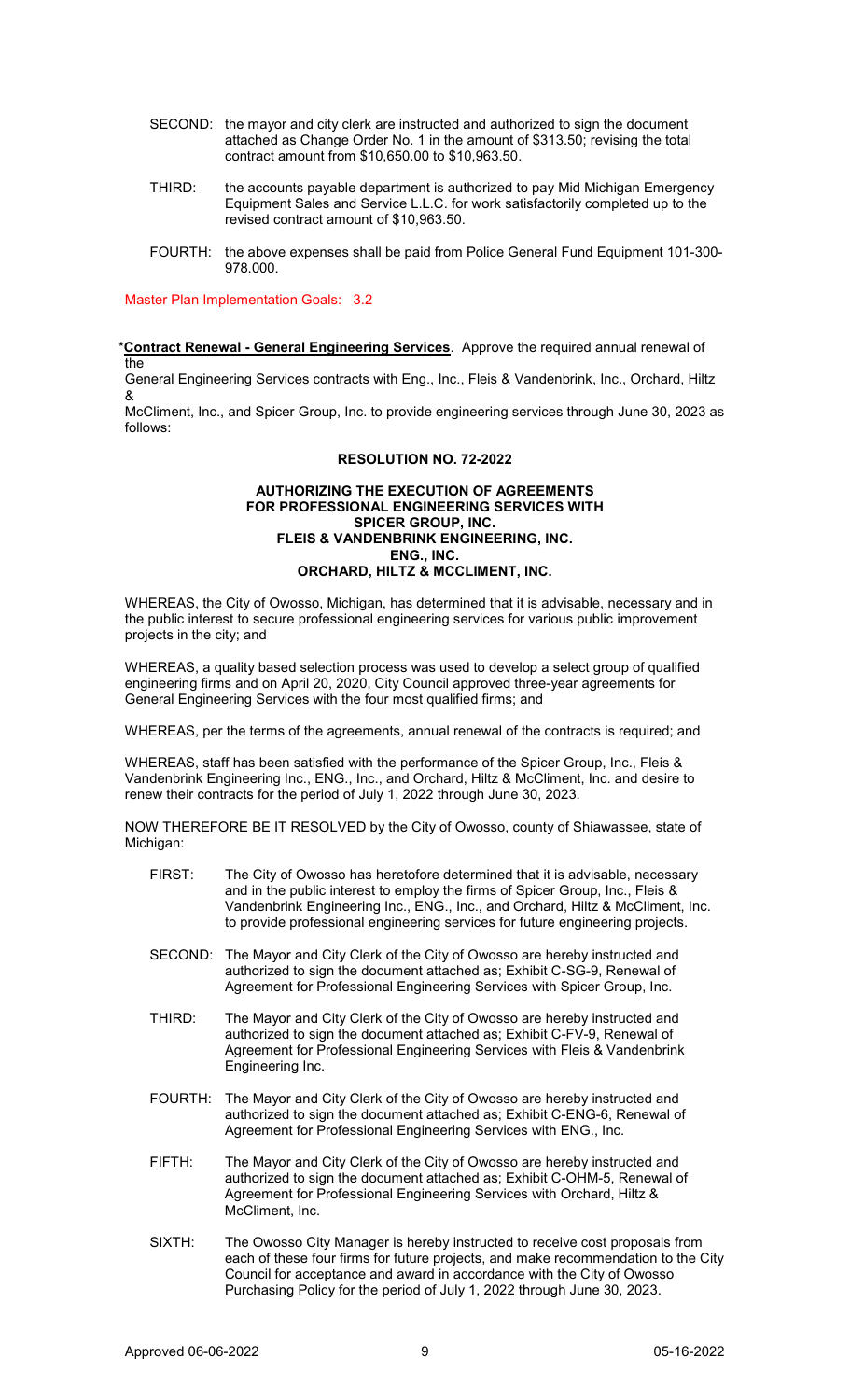Master Plan Implementation Goals: 3.8

\***Professional Services Agreement – Office 365 Migration Project**. Waive competitive bidding requirements, approve a professional services agreement with Logicalis, Inc. for software and technical services required to migrate the City's network computers to Office 365 in the amount of \$21,780.00, and further approve payment to the contractor upon satisfactory completion of the project or portion thereof as follows:

# **RESOLUTION NO. 73-2022**

#### **AUTHORIZING A PROFESSIONAL SERVICES AGREEMENT WITH LOGICALIS, INC. FOR THE OFFICE 365 MIGRATION PROJECT QUOTATION # 2022-134986V2**

WHEREAS, the city of Owosso, a Michigan municipal corporation, utilizes a sophisticated network of computers to facilitate day-to-day operations; and

WHEREAS, said network requires updates from time-to-time to stay current, connected and secure; and

WHEREAS, the City's email messaging platform, Exchange 2010, is in need of immediate upgrade, as are several older versions of the business productivity application suite, Microsoft Office, herein after referred to as the Office 365 Migration Project; and

WHEREAS, said project his highly complex and would best be performed by a firm with direct knowledge of the City's IT operating environment; and

WHEREAS, the city has contracted with Logicalis, Inc. for the provision of general IT and network engineering services for well over a decade and staff has reached out to them for a quote on the project in question; and

WHEREAS, staff has reviewed the quote and recommends authorization of a contract with Logicalis, Inc. for the Office 365 Migration Project (quotation # 2022-134986v2); and

WHEREAS, the employment of professional services is an exception to competitive bidding per Section

2-346(2) of the City of Owosso Code of Ordinances.

NOW, THEREFORE, BE IT RESOLVED by the City Council of the City of Owosso, Shiawassee County, Michigan that:

- FIRST: it is advisable, necessary and in the public interest to enter into a professional services agreement with Logicalis, Inc. for the Office 365 Migration Project.
- SECOND: the mayor and city clerk are instructed and authorized to sign the document substantially in the form attached as Office 365 Migration, Quotation # 2022- 134986v2, in the amount of \$21,780.00.
- THIRD: the accounts payable department is authorized to pay Logicalis, Inc. for work satisfactorily performed in an amount not to exceed \$21,780.00.
- FOURTH: the above expenses shall be paid from Account No. 401-000-980.100.

**Check Register – April 2022**. Affirm check disbursements totaling \$1,773,072.60 for April 2022.

**Warrant No. 615**. Authorize Warrant No. 615 as follows:

| Vendor                        | <b>Description</b>                                                                                              | <b>Fund</b> | <b>Amount</b> |
|-------------------------------|-----------------------------------------------------------------------------------------------------------------|-------------|---------------|
| Caledonia Charter<br>Township | 2006 Water District Agreement<br>01/01/2022-03/31/2022                                                          | Water       | \$35,622.66   |
| Owosso Charter<br>Township    | 2011 Water Agreement Payment<br>01/01/2022-03/31/2022                                                           | Water       | \$17,264.23   |
| <b>Pitsch Companies</b>       | Demolition - 216 South Elm Street<br>Section 18-29 Emergency Abatement;<br>Section 2-346 (5) Emergency Purchase | General     | \$239,550.00  |

Motion supported by Councilmember Law.

Roll Call Vote.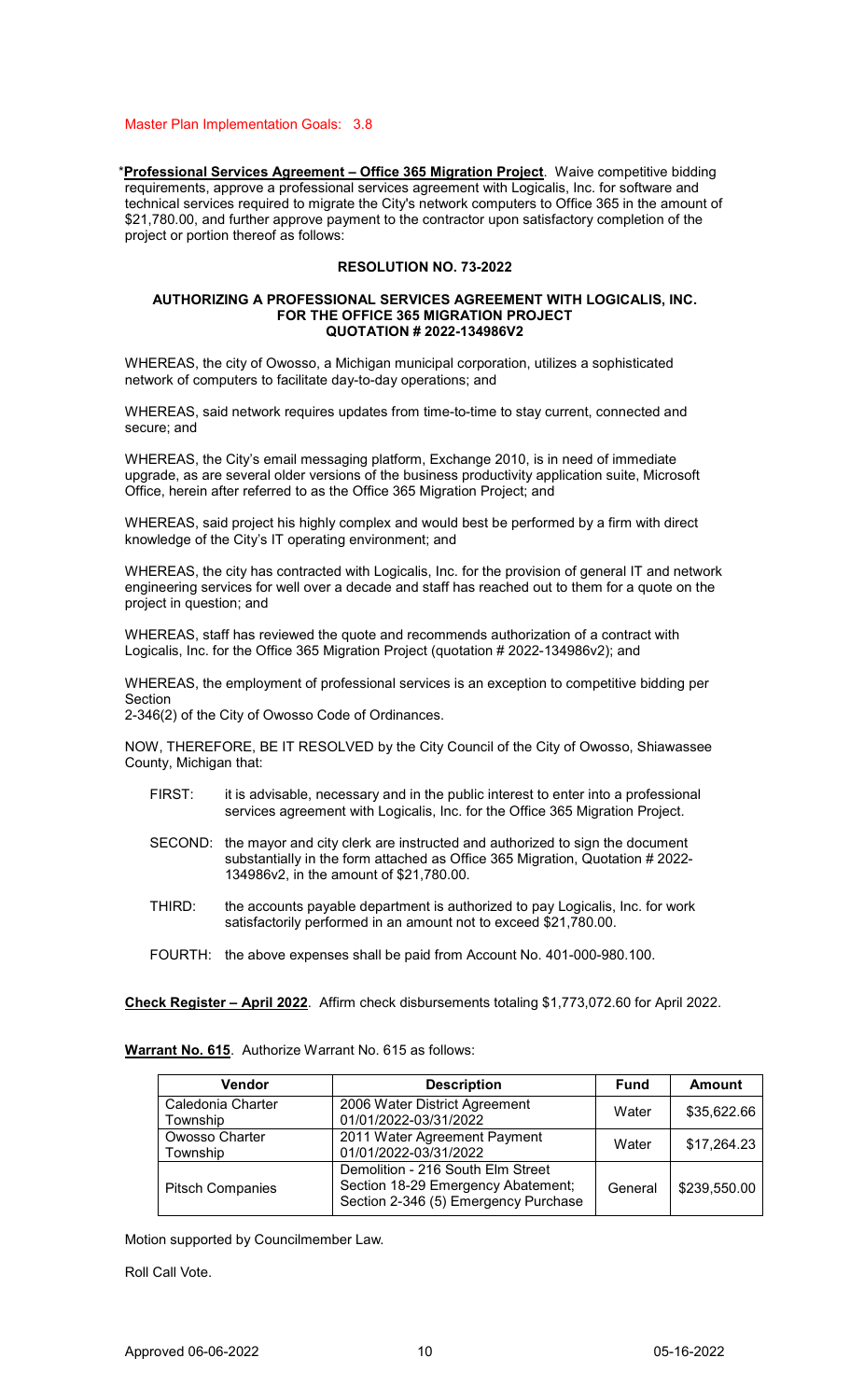AYES: Councilmembers Teich, Haber, Fear, Law, Pidek, Mayor Pro-Tem Osika, and Mayor Eveleth.

NAYS: None.

# *ITEMS OF BUSINESS*

# **2022-23 City Budget Adoption**

City Manager Henne noted that the budget before Council this evening had been updated to reflect the changes requested by Council at the last budget work session.

Mayor Eveleth thanked staff for the wonderful job they had done in assembling this budget, saying he felt good about it.

Motion by Councilmember Pidek to adopt the following General Appropriations Resolution approving the 2022-2023 City Budget (including DDA Appropriations):

# **RESOLUTION NO. 74-2022**

# **GENERAL APPROPRIATIONS ACT (BUDGET) FISCAL YEAR 2022-2023**

A resolution to establish a general appropriations act for the City of Owosso; to define the powers and duties of the city officers in relation to the administration of the budget; and to provide remedies for refusal or neglect to comply with the requirements of this resolution.

WHEREAS, pursuant to Chapter 8, Section 5 of the Owosso City Charter, the City Council has received the proposed budget for the fiscal year beginning July 1, 2022 and held a public hearing on May 2, 2022; and

WHEREAS, it is the intent of the Downtown Development Authority to levy a tax for general operating purposes pursuant to Public Act 197 of 1975; and

WHEREAS, the City Council has held other sessions to discuss the proposed budget.

NOW, THEREFORE, BE IT RESOLVED THAT the City Council of the City of Owosso hereby adopts the FY2022 - 2023 budget and sets the tax rates as shown below.

### **Section 1: Title**

This resolution shall be known as the Owosso General Appropriations Act.

### **Section 2: Chief Administrative Officer**

The City Manager shall be the Chief Administrative Officer and shall perform the duties of the Chief Administrative Officer enumerated in this act.

### **Section 3: Fiscal Officer**

The Finance Director shall be the Fiscal Officer and shall perform the duties of the Fiscal Officer enumerated in this act.

### **Section 4: Estimated Expenditures**

The following amounts are hereby appropriated for the operations of the City Government and its activities for the fiscal year beginning July 1, 2022 and ending June 30, 2023:

# **General Fund**

| <b>CITY COUNCIL</b>                 | \$<br>6,800 |
|-------------------------------------|-------------|
| <b>CITY MANAGER</b>                 | 273,386     |
| <b>FINANCE</b>                      | 304,153     |
| <b>ASSESSING</b>                    | 204,537     |
| <b>CITY ATTORNEY</b>                | 120,000     |
| <b>CLERK</b>                        | 332,593     |
| <b>HUMAN RESOURCES</b>              | 204,517     |
| <b>TREASURY</b>                     | 170,218     |
| <b>INFORMATION &amp; TECHNOLOGY</b> | 261,225     |
| <b>BUILDING &amp; GROUNDS</b>       | 125,947     |
| <b>GENERAL ADMIN</b>                | 272,659     |
| <b>POLICE</b>                       | 2,825,081   |
| <b>FIRE</b>                         | 2,305,188   |
|                                     |             |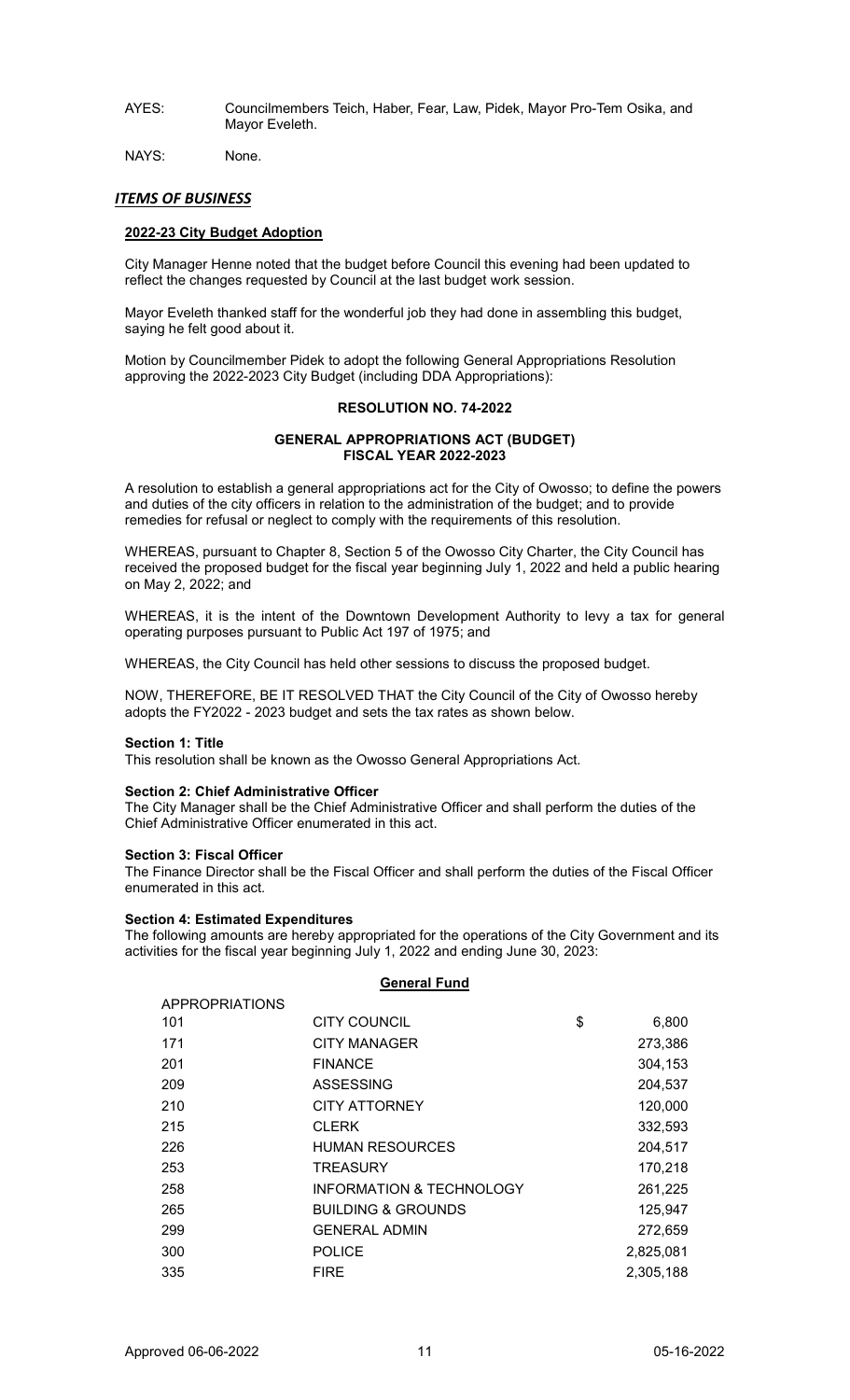| 370                         | <b>BUILDING AND SAFETY</b>                     | 300,766          |
|-----------------------------|------------------------------------------------|------------------|
| 441                         | <b>PUBLIC WORKS</b>                            | 776,165          |
| 528                         | LEAF AND BRUSH COLLECTION                      | 202,397          |
| 585                         | <b>PARKING</b>                                 | 24,950           |
| 728                         | <b>COMMUNITY DEVELOPMENT</b>                   | 103,370          |
| 756                         | <b>PARKS</b>                                   | 203,916          |
| 966                         | <b>TRANSFERS OUT</b>                           | 56,971           |
| <b>TOTAL APPROPRIATIONS</b> |                                                | \$<br>9,074,839  |
|                             |                                                |                  |
| <b>APPROPRIATIONS</b>       | <b>Major Streets Fund</b>                      |                  |
| 451                         | <b>CONSTRUCTION</b>                            | \$<br>260,500    |
| 463                         | <b>STREET MAINTENANCE</b>                      | 272,066          |
| 473                         | <b>BRIDGE MAINTENANCE</b>                      | 12,140           |
| 474                         | <b>TRAFFIC SERVICES-MAINTENANCE</b>            | 20,506           |
| 478                         | <b>SNOW &amp; ICE CONTROL</b>                  | 131,778          |
| 480                         | <b>TREE TRIMMING</b>                           | 60,568           |
| 482                         | <b>ADMINISTRATION &amp; ENGINEERING</b>        | 180,538          |
| 485                         | <b>LOCAL STREET TRANSFER</b>                   | 350,000          |
|                             | <b>TRUNKLINE SURFACE</b>                       |                  |
| 486                         | <b>MAINTENANCE</b>                             | 2,641            |
| 488                         | TRUNKLINE SWEEPING & FLUSHING                  | 3,662            |
| 490                         | TRUNKLINE TREE TRIM & REMOVAL                  | 177              |
| 491                         | TRUNKLINE STORM DRAIN, CURBS                   | 1,380            |
| 492                         | <b>TRUNKLINE ROADSIDE CLEANUP</b>              | 169              |
| 494                         | <b>TRUNKLINE TRAFFIC SIGNS</b>                 | 564              |
| 496                         | TRUNKLINE TRAFFIC SIGNALS                      |                  |
| 497                         | TRUNKLINE SNOW & ICE CONTROL                   | 27,752           |
| <b>TOTAL APPROPRIATIONS</b> |                                                | \$<br>1,324,441  |
|                             |                                                |                  |
|                             |                                                |                  |
|                             | <b>Local Streets Fund</b>                      |                  |
| <b>APPROPRIATIONS</b>       |                                                |                  |
| 451                         | <b>CONSTRUCTION</b>                            | \$<br>382,500    |
| 463                         | <b>STREET MAINTENANCE</b>                      | 403,388          |
| 474                         | TRAFFIC SERVICES-MAINTENANCE                   | 6,447            |
| 478                         | SNOW & ICE CONTROL                             | 65,397           |
| 480                         | <b>TREE TRIMMING</b>                           | 81,363           |
| 482                         | <b>ADMINISTRATION &amp; ENGINEERING</b>        | 91,835           |
| <b>TOTAL APPROPRIATIONS</b> |                                                | \$<br>1,030,930  |
|                             | <b>Parks and Recreation Sites Fund</b>         |                  |
| <b>APPROPRIATIONS</b>       |                                                |                  |
| 756                         | <b>PARKS</b>                                   | \$<br>47,800     |
| <b>TOTAL APPROPRIATIONS</b> |                                                | \$<br>47,800     |
|                             | <b>CDBG Revolving Loan Fund</b>                |                  |
| <b>APPROPRIATIONS</b>       |                                                |                  |
| 000                         | <b>REVENUE</b>                                 | 2,914            |
| 200                         | <b>GEN SERVICES</b>                            | 1,571            |
| <b>TOTAL APPROPRIATIONS</b> |                                                | 4,485            |
|                             |                                                |                  |
| <b>APPROPRIATIONS</b>       | Downtown Development Authority                 |                  |
| 200                         | <b>GEN SERVICES</b>                            |                  |
|                             | <b>GENERAL ADMIN</b>                           | 81,929           |
| 299                         | <b>ORGANIZATION</b>                            | 94,881           |
| 695                         |                                                | 10,000           |
| 696                         | <b>PROMOTION</b>                               | 19,000           |
| 697<br>698                  | <b>DESIGN</b><br><b>ECONOMIC RESTRUCTURING</b> | 11,600<br>20,000 |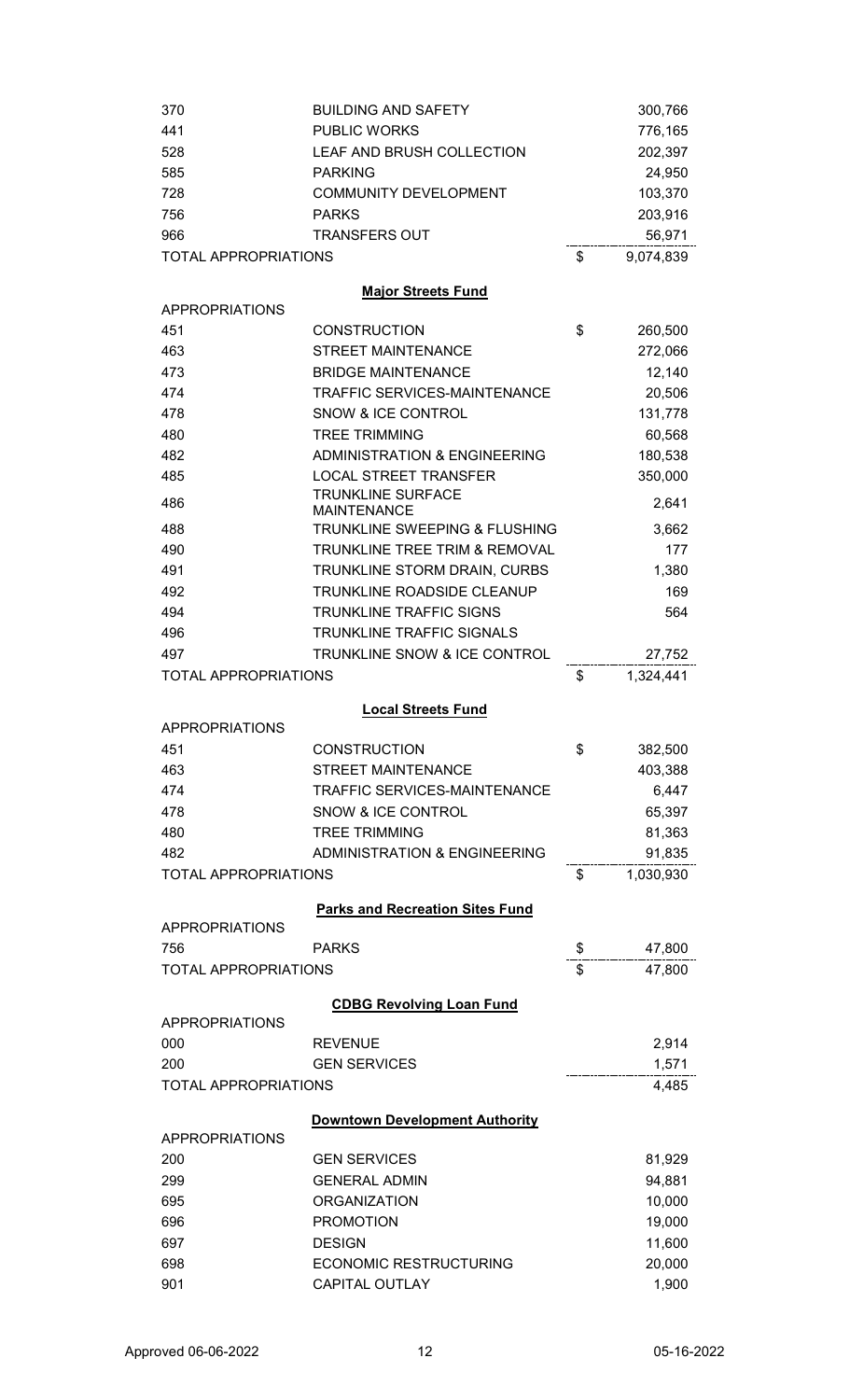| 905                         | <b>DEBT SERVICE</b>                       | 78,432    |
|-----------------------------|-------------------------------------------|-----------|
| <b>TOTAL APPROPRIATIONS</b> |                                           | 317,742   |
|                             |                                           |           |
|                             | <b>Historical Commission</b>              |           |
| <b>APPROPRIATIONS</b>       |                                           |           |
| 797                         | <b>HISTORICAL COMMISSION</b>              | 20,842    |
| 798                         | <b>CASTLE</b>                             | 15,780    |
| 799                         | <b>GOULD HOUSE</b>                        | 13,250    |
| 800                         | COMSTOCK/WOODARD                          | 500       |
| <b>TOTAL APPROPRIATIONS</b> |                                           | 50,372    |
|                             | <b>General Obligation Debt Fund</b>       |           |
| <b>APPROPRIATIONS</b>       |                                           |           |
| 905                         | <b>DEBT SERVICE</b>                       | 791,950   |
| <b>TOTAL APPROPRIATIONS</b> |                                           | 791,950   |
|                             |                                           |           |
|                             | <b>Building Authority Fund</b>            |           |
| <b>APPROPRIATIONS</b>       |                                           |           |
| 901                         | <b>CAPITAL OUTLAY</b>                     | 29,500    |
| <b>TOTAL APPROPRIATIONS</b> |                                           | 29,500    |
|                             | <b>Transportation Fund</b>                |           |
| <b>APPROPRIATIONS</b>       |                                           |           |
| 200                         | <b>GEN SERVICES</b>                       | 77,155    |
| <b>TOTAL APPROPRIATIONS</b> |                                           | 77,155    |
|                             |                                           |           |
|                             | <b>Sewer Fund</b>                         |           |
| <b>APPROPRIATIONS</b>       |                                           |           |
| 200                         | <b>GEN SERVICES</b>                       | 2,090,402 |
| 549                         | <b>SEWER OPERATIONS</b>                   | 171,072   |
| 901                         | <b>CAPITAL OUTLAY</b>                     | 485,000   |
| 905                         | <b>DEBT SERVICE</b>                       | 131,228   |
| <b>TOTAL APPROPRIATIONS</b> |                                           | 2,877,702 |
|                             | <b>Water Fund</b>                         |           |
| <b>APPROPRIATIONS</b>       |                                           |           |
| 200                         | <b>GEN SERVICES</b>                       | 891,525   |
| 552                         | <b>WATER UNDERGROUND</b>                  | 2,677,040 |
| 553                         | <b>WATER FILTRATION</b>                   | 1,546,975 |
| 901                         | CAPITAL OUTLAY                            | 1,468,545 |
| 905                         | <b>DEBT SERVICE</b>                       | 909,816   |
| <b>TOTAL APPROPRIATIONS</b> |                                           | 7,493,901 |
|                             |                                           |           |
|                             | <b>Waste Water Treatment Fund</b>         |           |
| <b>APPROPRIATIONS</b>       |                                           |           |
| 200                         | <b>GEN SERVICES</b>                       | 6,350     |
| 548                         | <b>WASTEWATER OPERATIONS</b>              | 1,915,488 |
| 901                         | <b>CAPITAL OUTLAY</b>                     | 5,012,126 |
| 905                         | <b>DEBT SERVICE</b>                       | 350,737   |
| <b>TOTAL APPROPRIATIONS</b> |                                           | 7,284,701 |
|                             | <b>Fleet Fund</b>                         |           |
| <b>APPROPRIATIONS</b>       |                                           |           |
| 891                         | <b>FLEET MAINTENANCE</b>                  | 331,468   |
| 901                         | <b>CAPITAL OUTLAY</b>                     | 390,200   |
| <b>TOTAL APPROPRIATIONS</b> |                                           | 721,668   |
|                             |                                           |           |
|                             | <b>Brownfield Authority</b>               |           |
|                             | Fund 276 - OBRA FUND DISTRICT #16 - QDOBA |           |
| <b>APPROPRIATIONS</b>       |                                           |           |
| 730                         | PROFESSIONAL SERVICES                     | 560       |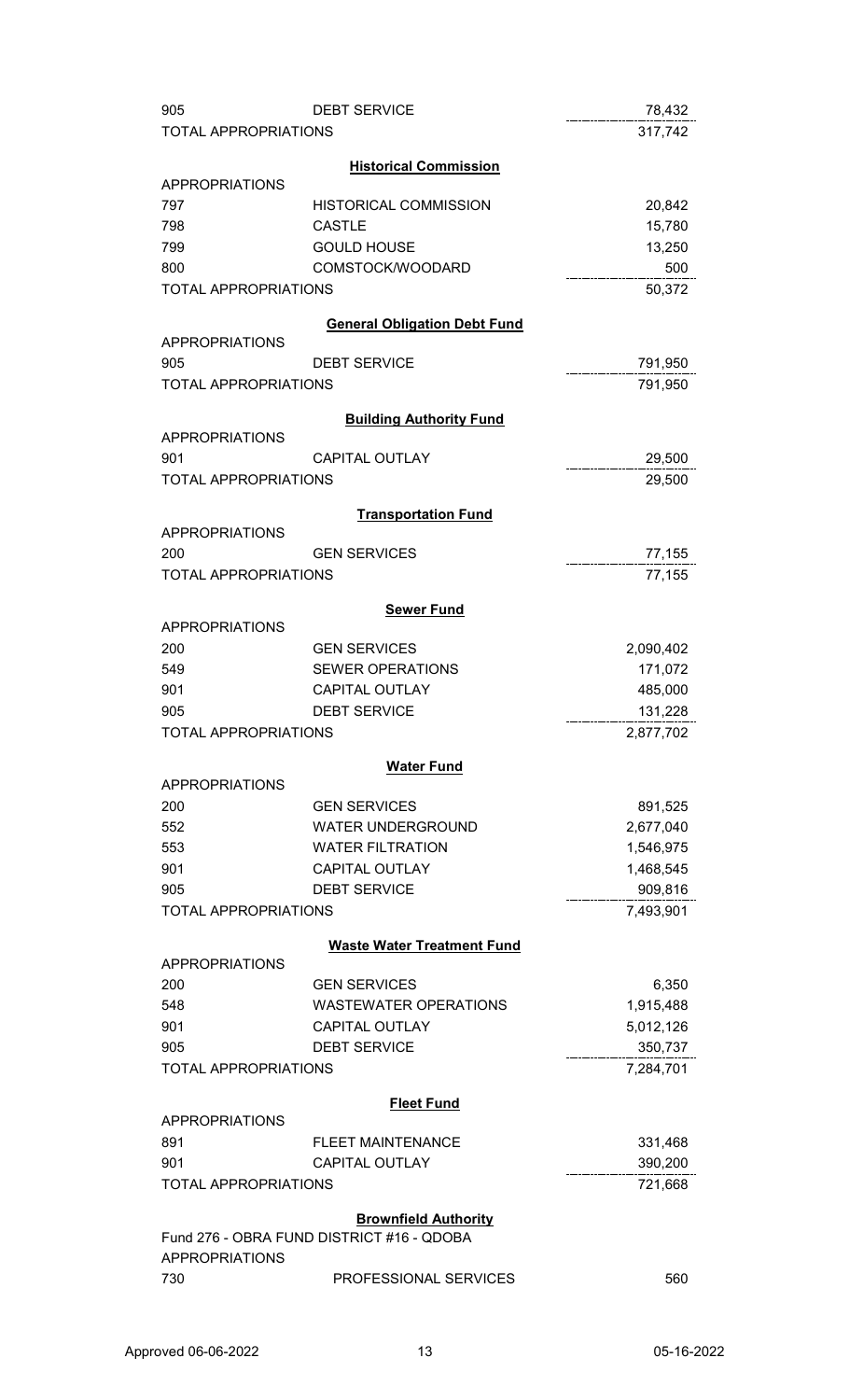| 905                                        | <b>DEBT SERVICE</b>                                 | 28,172  |
|--------------------------------------------|-----------------------------------------------------|---------|
| <b>TOTAL APPROPRIATIONS</b>                |                                                     | 28,732  |
| Fund 283 - OBRA FUND-DISTRICT#3-TIAL       |                                                     |         |
| <b>APPROPRIATIONS</b>                      |                                                     |         |
| 730                                        | PROFESSIONAL SERVICES                               | 750     |
| 905                                        | <b>DEBT SERVICE</b>                                 | 22,408  |
| 964                                        | <b>TAX REIMBURSEMENTS</b>                           | 1,147   |
| <b>TOTAL APPROPRIATIONS</b>                |                                                     | 24,305  |
|                                            | Fund 288 - OBRA FUND-DISTRICT #17 CARGILL (PREV #8) |         |
| <b>APPROPRIATIONS</b>                      |                                                     |         |
| 730                                        | PROFESSIONAL SERVICES                               | 12,000  |
| 905                                        | <b>DEBT SERVICE</b>                                 | 190,721 |
| <b>TOTAL APPROPRIATIONS</b>                |                                                     | 202,721 |
| Fund 289 - OBRA: DISTRICT#9(ROBBIN'S LOFT) |                                                     |         |
| <b>APPROPRIATIONS</b>                      |                                                     |         |
| 730                                        | PROFESSIONAL SERVICES                               | 1,200   |
| <b>TOTAL APPROPRIATIONS</b>                |                                                     | 1,200   |
|                                            | Fund 292 - OBRA FUND-DIST#12(WOODARD LOFT)          |         |
| <b>APPROPRIATIONS</b>                      |                                                     |         |
| 730                                        | <b>PROFESSIONAL SERVICES</b>                        | 1,000   |
| 964                                        | <b>TAX REIMBURSEMENTS</b>                           | 124,349 |
| <b>TOTAL APPROPRIATIONS</b>                |                                                     | 125,349 |
| Fund 295 - OBRA-DIST#15 - ARMORY BUILDING  |                                                     |         |
| <b>APPROPRIATIONS</b>                      |                                                     |         |
| 730                                        | PROFESSIONAL SERVICES                               | 6,500   |
| 964                                        | <b>TAX REIMBURSEMENTS</b>                           | 67,573  |
| <b>TOTAL APPROPRIATIONS</b>                |                                                     | 74,073  |

# **Section 5: Estimated Revenues**

The following are estimated to be available for the fiscal year beginning July 1, 2022 and ending June 30, 2023, to meet the foregoing appropriations.

|                           |                                 | <b>General Fund</b>                    |                 |
|---------------------------|---------------------------------|----------------------------------------|-----------------|
| <b>ESTIMATED REVENUES</b> |                                 |                                        |                 |
| 000                       | <b>REVENUE</b>                  |                                        | \$<br>9,043,568 |
|                           | <b>TOTAL ESTIMATED REVENUES</b> |                                        | \$<br>9,043,568 |
|                           |                                 | <b>Major Streets Fund</b>              |                 |
| ESTIMATED REVENUES        |                                 |                                        |                 |
| 000                       | <b>REVENUE</b>                  |                                        | 1,596,167       |
|                           | TOTAL ESTIMATED REVENUES        |                                        | 1,596,167       |
|                           |                                 |                                        |                 |
| <b>ESTIMATED REVENUES</b> |                                 | <b>Local Streets Fund</b>              |                 |
|                           |                                 |                                        |                 |
| 000                       | <b>REVENUE</b>                  |                                        | 920,448         |
|                           | TOTAL ESTIMATED REVENUES        |                                        | 920,448         |
|                           |                                 | <b>Parks and Recreation Sites Fund</b> |                 |
| <b>ESTIMATED REVENUES</b> |                                 |                                        |                 |
| 000                       | <b>REVENUE</b>                  |                                        | 47,800          |
|                           | TOTAL ESTIMATED REVENUES        |                                        | 47,800          |
|                           |                                 |                                        |                 |
| <b>ESTIMATED REVENUES</b> |                                 | <b>OMS/DDA Fund</b>                    |                 |
| 000                       | <b>REVENUE</b>                  |                                        | 145,355         |
|                           |                                 |                                        |                 |
|                           | TOTAL ESTIMATED REVENUES        |                                        | 145,355         |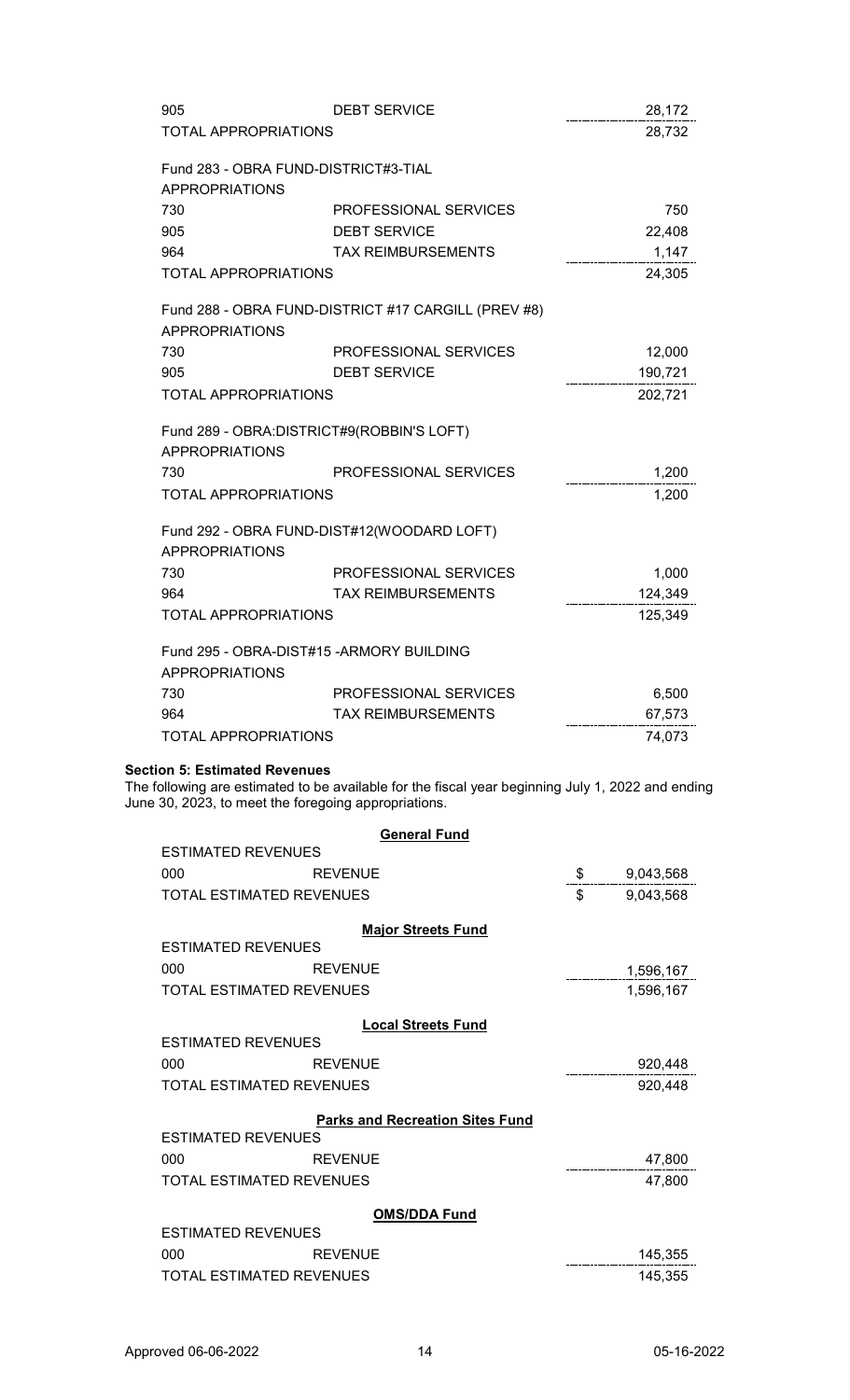| <b>ARPA - American Rescue Plan Act</b>                   |                    |
|----------------------------------------------------------|--------------------|
| <b>ESTIMATED REVENUES</b><br><b>REVENUE</b><br>000       | 755,860            |
| <b>TOTAL ESTIMATED REVENUES</b>                          | 755,860            |
|                                                          |                    |
| <b>Downtown Development Authority</b>                    |                    |
| <b>ESTIMATED REVENUES</b>                                |                    |
| 000<br><b>REVENUE</b><br><b>TOTAL ESTIMATED REVENUES</b> | 311,547<br>311,547 |
|                                                          |                    |
| <b>Historical Commission Fund</b>                        |                    |
| <b>ESTIMATED REVENUES</b>                                |                    |
| 000<br><b>REVENUE</b>                                    | 39,825             |
| <b>TOTAL ESTIMATED REVENUES</b>                          | 39,825             |
| <b>Debt Service Fund</b>                                 |                    |
| <b>ESTIMATED REVENUES</b>                                |                    |
| 000<br><b>REVENUE</b>                                    | 791,967            |
| <b>TOTAL ESTIMATED REVENUES</b>                          | 791,967            |
| <b>Special Assessment Fund</b>                           |                    |
| Fund 376 - 2013 SPECIAL ASSESSMENT                       |                    |
| <b>ESTIMATED REVENUES</b>                                |                    |
| 000<br><b>REVENUE</b>                                    | 1,190              |
| <b>TOTAL ESTIMATED REVENUES</b>                          | 1,190              |
| Fund 382 - 2016 SPECIAL ASSESSMENT                       |                    |
| <b>ESTIMATED REVENUES</b>                                |                    |
| 000<br><b>REVENUE</b>                                    | 4,355              |
| <b>TOTAL ESTIMATED REVENUES</b>                          | 4,355              |
|                                                          |                    |
| Fund 383 - 2017 SPECIAL ASSESSMENTS                      |                    |
| <b>ESTIMATED REVENUES</b>                                |                    |
| 000<br><b>REVENUE</b>                                    | 19,446             |
| <b>TOTAL ESTIMATED REVENUES</b>                          | 19,446             |
| Fund 384 - 2018 SPECIAL ASSESSMENTS                      |                    |
| <b>ESTIMATED REVENUES</b>                                |                    |
| 000<br><b>REVENUE</b>                                    | 57,378             |
| <b>TOTAL ESTIMATED REVENUES</b>                          | 57,378             |
|                                                          |                    |
| Fund 385 - 2019 SPECIAL ASSESSMENTS                      |                    |
| <b>ESTIMATED REVENUES</b>                                |                    |
| 000<br><b>REVENUE</b>                                    | 23,343             |
| <b>TOTAL ESTIMATED REVENUES</b>                          | 23,343             |
| Fund 386 - 2020 SPECIAL ASSESSMENTS                      |                    |
| <b>ESTIMATED REVENUES</b>                                |                    |
| 000<br><b>REVENUE</b>                                    | 24,035             |
| <b>TOTAL ESTIMATED REVENUES</b>                          | 24,035             |
|                                                          |                    |
| Fund 387 - 2021 SPECIAL ASSESSMENTS                      |                    |
| <b>ESTIMATED REVENUES</b>                                |                    |
| 000<br><b>REVENUE</b>                                    | 20,280             |
| <b>TOTAL ESTIMATED REVENUES</b>                          | 20,280             |
| <b>Building Authority Fund</b>                           |                    |
| <b>ESTIMATED REVENUES</b>                                |                    |
| 000<br><b>REVENUE</b>                                    | 29,500             |
| <b>TOTAL ESTIMATED REVENUES</b>                          | 29,500             |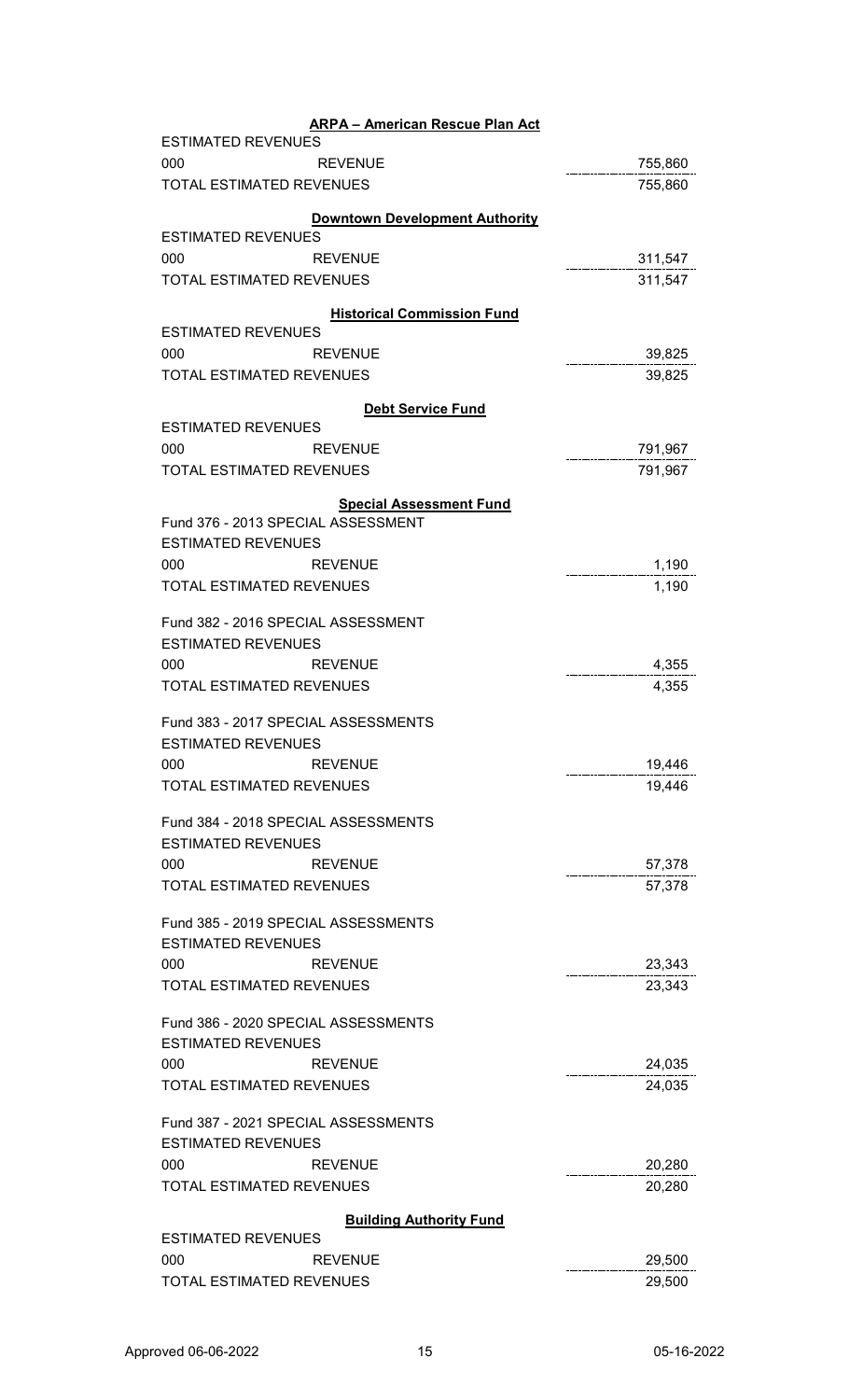|                                                     | Transportation Fund               |           |  |
|-----------------------------------------------------|-----------------------------------|-----------|--|
| <b>ESTIMATED REVENUES</b><br>000<br><b>REVENUE</b>  |                                   | 77,155    |  |
| <b>TOTAL ESTIMATED REVENUES</b>                     |                                   | 77,155    |  |
|                                                     |                                   |           |  |
| <b>ESTIMATED REVENUES</b>                           | <b>Sewer Fund</b>                 |           |  |
| 000<br><b>REVENUE</b>                               |                                   | 2,771,454 |  |
| <b>TOTAL ESTIMATED REVENUES</b>                     |                                   | 2,771,454 |  |
|                                                     |                                   |           |  |
| <b>ESTIMATED REVENUES</b>                           | <b>Water Fund</b>                 |           |  |
| 000<br><b>REVENUE</b>                               |                                   | 6,906,427 |  |
| <b>TOTAL ESTIMATED REVENUES</b>                     |                                   | 6,906,427 |  |
|                                                     | <b>Waste Water Treatment Fund</b> |           |  |
| <b>ESTIMATED REVENUES</b>                           |                                   |           |  |
| 000<br><b>REVENUE</b>                               |                                   | 7,342,269 |  |
| <b>TOTAL ESTIMATED REVENUES</b>                     |                                   | 7,342,269 |  |
|                                                     | <b>Fleet Fund</b>                 |           |  |
| <b>ESTIMATED REVENUES</b>                           |                                   |           |  |
| 000<br><b>REVENUE</b>                               |                                   | 646,527   |  |
| <b>TOTAL ESTIMATED REVENUES</b>                     |                                   | 646,527   |  |
|                                                     | <b>Brownfield Authority</b>       |           |  |
| Fund 276 - OBRA FUND DISTRICT #16 - QDOBA           |                                   |           |  |
| <b>ESTIMATED REVENUES</b>                           |                                   |           |  |
| 000                                                 | <b>REVENUE</b>                    | 10,124    |  |
| <b>TOTAL ESTIMATED REVENUES</b>                     |                                   | 10,124    |  |
| Fund 277 - OBRA FUND DISTRICT #20 - J&H OIL         |                                   |           |  |
| <b>ESTIMATED REVENUES</b>                           |                                   |           |  |
| 000                                                 | <b>REVENUE</b>                    | 48,463    |  |
| <b>TOTAL ESTIMATED REVENUES</b>                     |                                   | 48,463    |  |
| Fund 283 - OBRA FUND-DISTRICT#3-TIAL                |                                   |           |  |
| <b>ESTIMATED REVENUES</b>                           |                                   |           |  |
| 000                                                 | <b>REVENUE</b>                    | 30,813    |  |
| <b>TOTAL ESTIMATED REVENUES</b>                     |                                   | 30,813    |  |
| Fund 288 - OBRA FUND-DISTRICT #17 CARGILL (PREV #8) |                                   |           |  |
| <b>ESTIMATED REVENUES</b>                           |                                   |           |  |
| 000                                                 | <b>REVENUE</b>                    | 184,959   |  |
| <b>TOTAL ESTIMATED REVENUES</b>                     |                                   | 184,959   |  |
| Fund 289 - OBRA: DISTRICT#9(ROBBIN'S LOFT)          |                                   |           |  |
| <b>ESTIMATED REVENUES</b>                           |                                   |           |  |
| 000                                                 | <b>REVENUE</b>                    | 3,602     |  |
| <b>TOTAL ESTIMATED REVENUES</b>                     |                                   | 3,602     |  |
| Fund 292 - OBRA FUND-DIST#12(WOODARD LOFT)          |                                   |           |  |
| <b>ESTIMATED REVENUES</b>                           |                                   |           |  |
| 000                                                 | <b>REVENUE</b>                    | 125,349   |  |
| <b>TOTAL ESTIMATED REVENUES</b>                     |                                   | 125,349   |  |
| Fund 295 - OBRA-DIST#15 - ARMORY BUILDING           |                                   |           |  |
| <b>ESTIMATED REVENUES</b>                           |                                   |           |  |
| 000                                                 | <b>REVENUE</b>                    | 74,073    |  |
| <b>TOTAL ESTIMATED REVENUES</b>                     |                                   | 74,073    |  |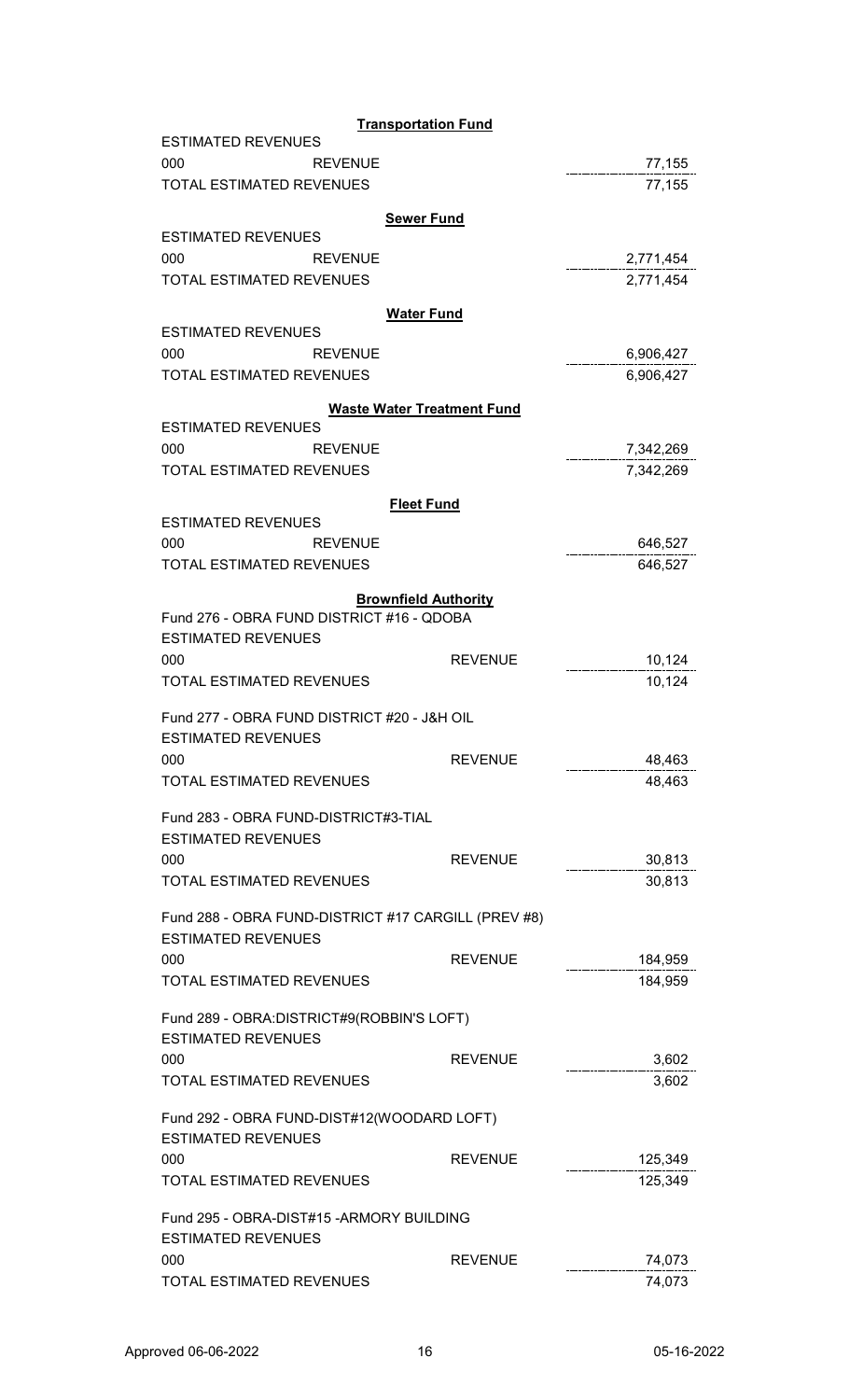# **Section 6: Millage Levy**

The City Council shall cause to levy and collect the general property tax on all real and personal property per \$1,000 of taxable value within the city upon the current tax roll an amount equal to the following:

| <b>GENERAL OPERATING - CITY CHARTER</b> | 12.6919 |
|-----------------------------------------|---------|
| PA 298 - BRUSH/LEAVES/STREET CLEANING   | 1.0000  |
| TRANSPORTATION - SATA                   | 0.1500  |
| STREET DEBT                             | 2.6784  |
| <b>TOTAL</b>                            | 16.5203 |
| DOWNTOWN DEVELOPMENT AUTHORITY DISTRICT | 1.8855  |

### **Section 7: Adoption of Budget by Reference**

The general fund budget of the City of Owosso is hereby adopted by reference, with revenues and activity expenditures as indicated in Sections 4 and 5 of this act.

# **Section 8: Appropriation not a Mandate to Spend**

Appropriations will be deemed maximum authorizations to incur expenditures. The fiscal officer shall exercise supervision and control to ensure that expenditures are within appropriations, and shall not issue any city order for expenditures that exceed appropriations.

### **Section 9: Periodic Fiscal Reports**

The fiscal officer shall provide the City Council monthly reports of fiscal year to date revenues and expenditures compared to the budgeted amounts.

# **Section 10: Limit on Obligations and Payments**

No obligation shall be incurred against, and no payment shall be made from any appropriation unless there is a sufficient unencumbered balance in the appropriation and sufficient funds are or will be available to meet the obligation.

# **Section 11: Budget Monitoring**

Whenever it appears to the fiscal officer or the City Council that the actual and probable revenues in any fund will be less than the estimated revenues upon which appropriations from such fund were based, and when it appears that expenditures shall exceed an appropriation, the fiscal officer shall present to the City Council recommendations to prevent expenditures from exceeding available revenues or appropriations for the current fiscal year. Such recommendations shall include proposals for reducing appropriations, increasing revenues, or both.

# **Section 12: City Council Adoption**

Motion supported by Councilmember Law.

Roll Call Vote.

AYES: Councilmembers Law, Pidek, Teich, Haber, Fear, Mayor Pro-Tem Osika, and Mayor Eveleth.

NAYS: None.

# *COMMUNICATIONS*

Brad A. Barrett, Finance Director. Financial Reports – March 2022. Tanya S. Buckelew, Planning & Building Director. April 2022 Building Department Report. Tanya S. Buckelew, Planning & Building Director. April 2022 Code Violations Report. Tanya S. Buckelew, Planning & Building Director. April 2022 Inspections Report. Tanya S. Buckelew, Planning & Building Director. April 2022 Certificates Issued Report. Kevin D. Lenkart, Public Safety Director. April 2022 Fire Report. Parks & Recreation Commission. Minutes of April 27, 2022.

# *CITIZEN COMMENTS AND QUESTIONS*

Eddie Urban, 601 Glenwood Avenue, relayed two funny stories of his encounters with beavers over the years.

Gary Burk, 770 Riverbend Drive, thanked the Council and the City for their support of the Shi-Tri event that will be taking place this Sunday, May 22<sup>nd</sup>. He noted that they have the maximum number of participants this year and they anticipate the event will continue to grow.